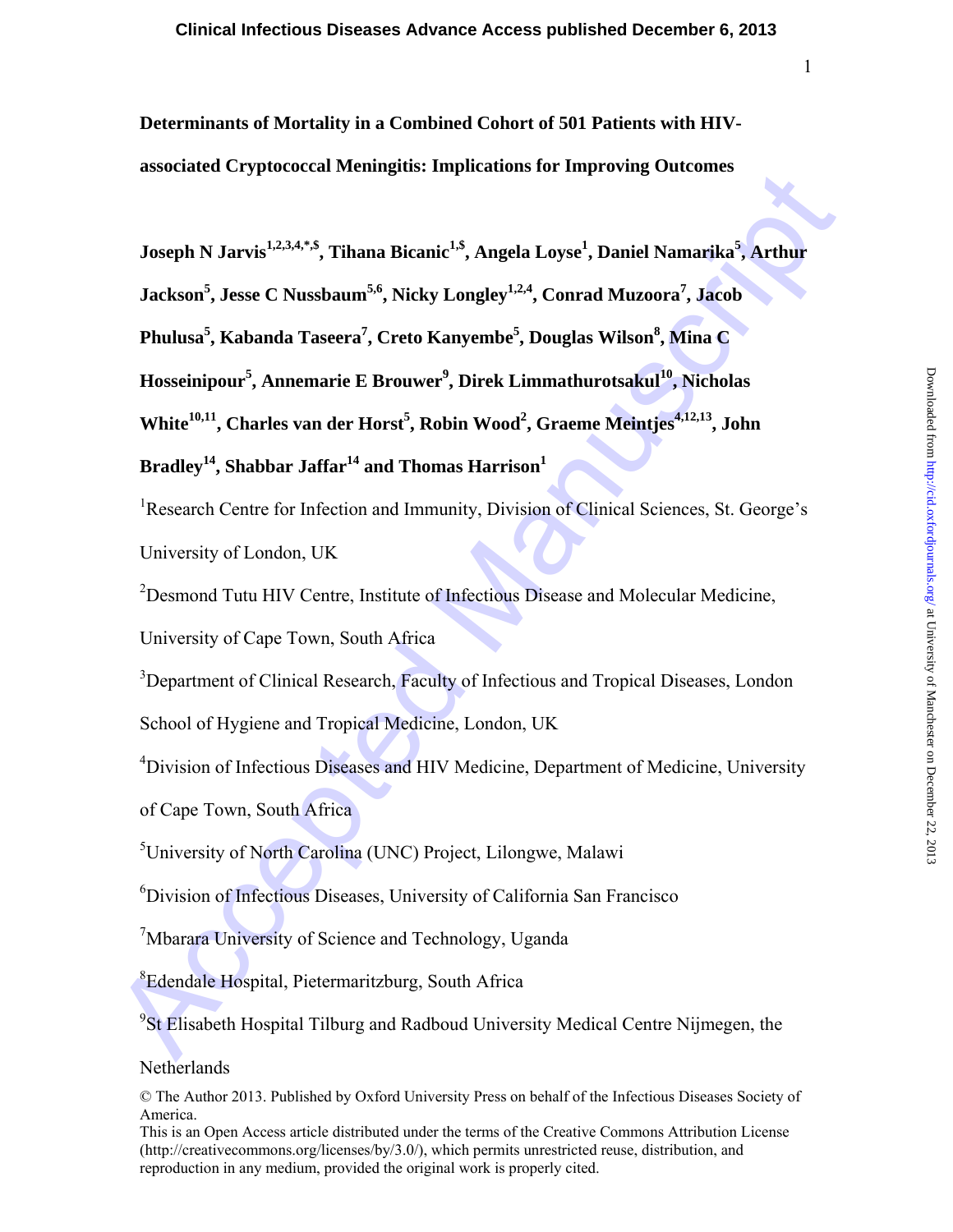<sup>10</sup>Mahidol-Oxford Research Unit, Faculty of Tropical Medicine, Mahidol University,

Bangkok, Thailand

Exercity for Tropical Medicine, Nuffield Department of Clinical Medicine, University of<br>
This critical of Infectious Disease and Molecular Medicine, University of Cape Town,<br>
This critical of Infectious Disease and Molecul <sup>11</sup>Centre for Tropical Medicine, Nuffield Department of Clinical Medicine, University of

Oxford

<sup>12</sup>Institute of Infectious Disease and Molecular Medicine, University of Cape Town,

South Africa

<sup>13</sup>Department of Medicine, Imperial College London, UK

<sup>14</sup>Faculty of Epidemiology and Population Health, London School of Hygiene & Tropical

Medicine, London, UK

\* Corresponding author: Department of Clinical Research, Faculty of Infectious and

Tropical Diseases, London School of Hygiene and Tropical Medicine, London, WC1E

7HT, UK. Tel: +44 (0)207 6368636, fax: +44 (0)207 9272739, email:

joejarvis@doctors.net.uk

<sup>\$</sup>These authors contributed equally to the manuscript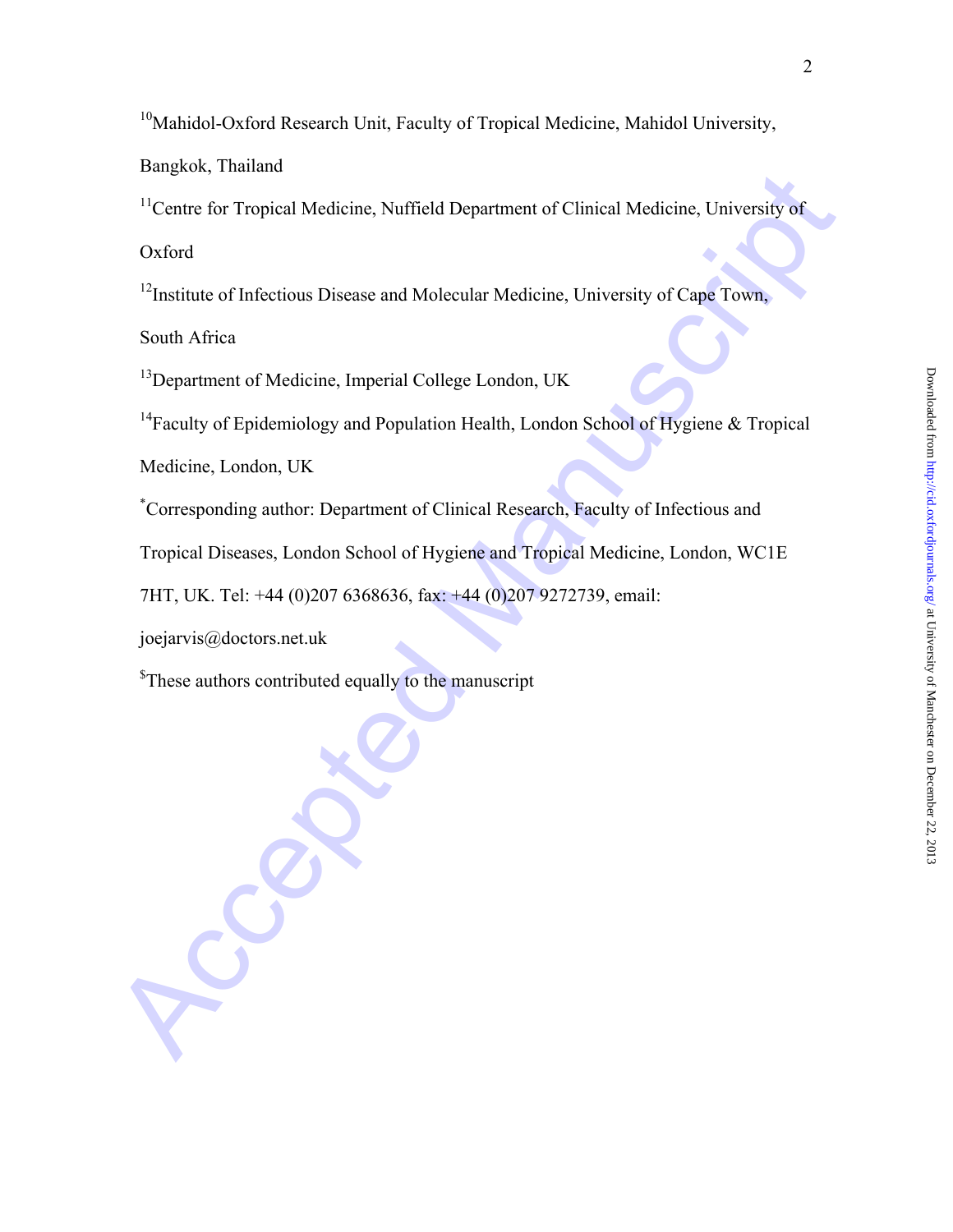#### **Abstract**

*Background.* Cryptococcal meningitis (CM) is a leading cause of death in HIV-infected patients. Identifying factors associated with mortality informs strategies to improve outcomes.

*Methods.* 501 patients with HIV-associated CM were followed prospectively for 10 weeks during trials in Thailand, Uganda, Malawi and South Africa. South African patients (266) were followed for 1 year. Similar inclusion/exclusion criteria were applied at all sites. Logistic regression identified baseline variables independently associated with mortality

*Entropologydian*. Cryptoclecar incumignet (cas) is a realing case of ceal in Fit v-infected<br>patients. Identifying factors associated with mortality informs strategies to improve<br>outcomes.<br>Methods. 501 patients with HIV-a *Results.* Mortality was 17% at 2-weeks and 34% at 10-weeks. Altered mental status (OR 3.1, 95%CI 1.7-5.9), high cerebrospinal fluid fungal burden (OR 1.4 per logCFU/ml increase, 95%CI 1.0-1.8), older age (>50 years, OR 3.9, 95%CI 1.4-11.1), high peripheral white cell count  $(>10x10^9/L, \text{OR } 8.7, 95\% \text{CI } 2.5-30.2)$ , fluconazole-based induction treatment and slow clearance of CSF infection were independently associated with 2 week mortality. Low body weight, anemia (hemoglobin <7.5g/dL) and low CSF opening pressure were independently associated with mortality at 10 weeks in addition to altered mental status, high fungal burden, high peripheral white cell count and older age. In those followed for 1-year, overall mortality was 41%. IRIS occurred in 13% of patients and was associated with 2-week CSF fungal burden ( $p=0.007$ ) but not time to initiation of ART.

*Conclusions.* CSF fungal burden, altered mental status, and rate of clearance of infection predict acute mortality in HIV-associated CM. The results suggest earlier diagnosis, more rapidly fungicidal amphotericin-based regimens, and prompt immune reconstitution with ART are priorities for improving outcomes.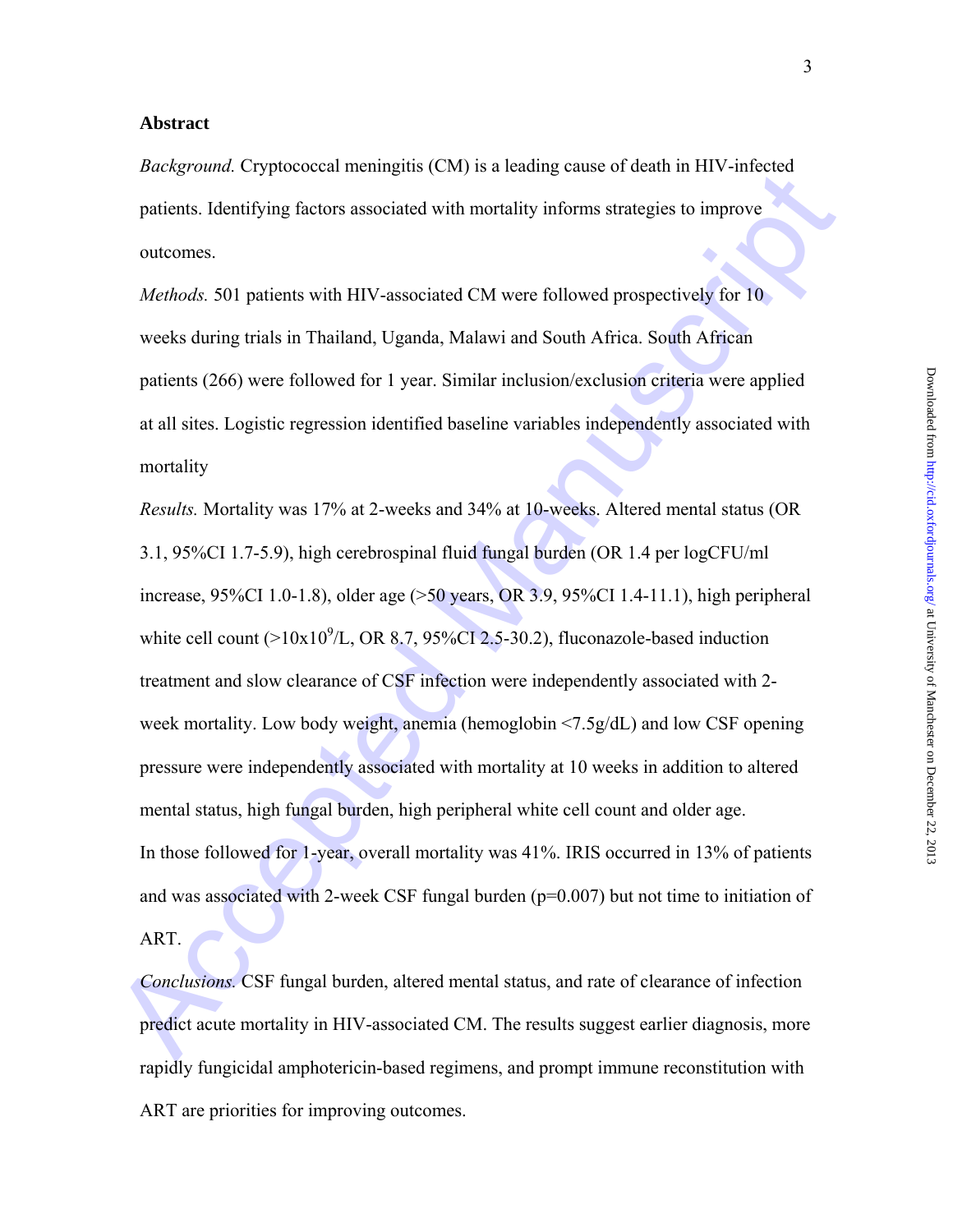#### **Introduction**

The values of sphecked manufator (extry) is the commons cease on admit-<br>memingitis in much of Africal<sup>[14</sup>]. Despite antifingal treatment, acute mortality in the<br>developing world remains between 24-43%[5-7], and CM accoun HIV-associated cryptococcal meningitis (CM) is the commonest cause of adult meningitis in much of Africa[1-4]. Despite antifungal treatment, acute mortality in the developing world remains between 24-43%[5-7], and CM accounts for between 10 -20% of all HIV-related deaths in sub-Saharan Africa[8]. The median time to death following hospital admission with CM is 10-13 days[6]. To develop evidence-based interventions, it is essential to determine the key predictors of mortality. Using data from a cohort of 501 patients with CM from Thailand, South Africa, Malawi and Uganda, we describe the presenting clinical features and outcomes of patients with HIV-associated CM, and report the results of a predictive model used to identify the clinical and microbiological factors at baseline independently associated with mortality. We provide an analysis of factors associated with altered mental status, cerebrospinal fluid (CSF) fungal burden, CSF opening pressure at presentation, rate of clearance of infection and immune reconstitution inflammatory syndrome (IRIS).

#### **Methods**

The cohort comprised patients from nine trials conducted from 2002-2010 at five sites (Table 1a) in Thailand, South Africa, Malawi, and Uganda. The trials have been reported elsewhere, and represent all trials of HIV-associated CM published (at the time of analysis) using early fungicidal activity (EFA) as the primary outcome [5, 9-16]. A previous analysis of 262 patients explored the correlation between rate of clearance of infection and survival[17].Combining the data from the constituent trials into a combined cohort was done to obtain the power needed to reliably determine the predictors of mortality in patients with HIV-associated CM . All trials were sponsored by St. George's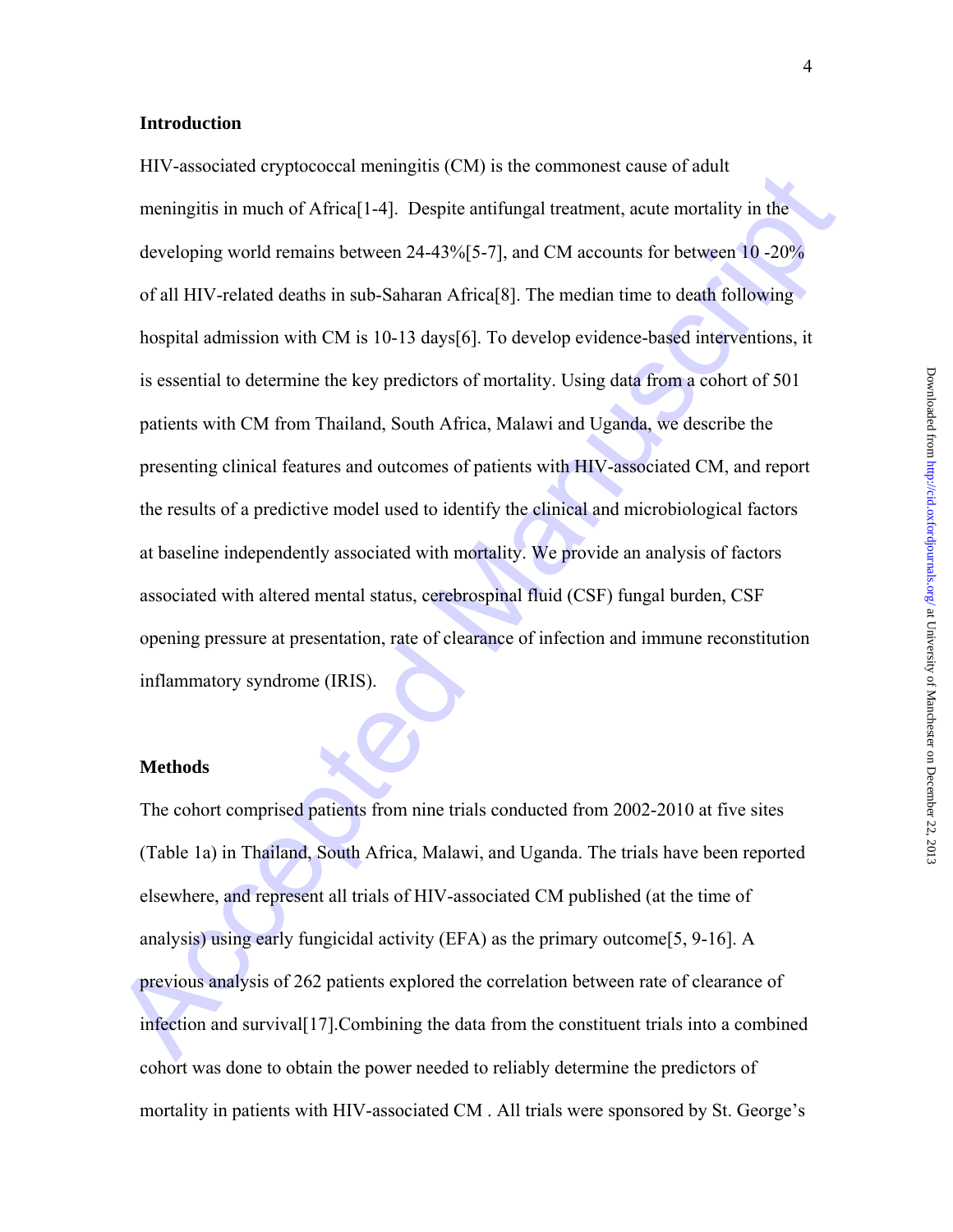University of London, and approved by the St. George's Research Ethics Committee and local ethics committees.

#### *Participants and procedures*

*Participants and procedures*<br> *Participants and procedures*<br>
Following informed consent, HIV-positive adults with CM, diagnosed by CSF India-inf<br>
or explococed antigen testing (Meridian Cryptococeal Latex Agglutination S Following informed consent, HIV-positive adults with CM, diagnosed by CSF India-ink or cryptococal antigen testing (Meridian Cryptococcal Latex Agglutination System, Meridian Bioscience) were enrolled consecutively. All the trials had similar inclusion/exclusion criteria (Table 1a). Patients already receiving antiretroviral therapy (ART) and those with previous episodes of CM were excluded from this analysis. Induction therapy differed by study as described previously[5, 9-16]. Following 2-weeks' induction therapy, patients received 8 weeks of oral fluconazole consolidation (400- 800mg/d) then maintenance therapy (fluconazole 200mg/d). Routine drug level monitoring was not performed. ART was started 2-6 weeks after starting antifungal therapy in accordance with local protocols (ART was not routinely available during the earliest trial[9]). Cohorts in Thailand, Uganda and Malawi were followed for 10 weeks, whilst those in South Africa for 12 months.

# *Evaluations and outcomes*

On study enrolment, detailed history and clinical examination findings were recorded. Lumbar punctures (LPs) with opening pressure (OP) measurements and quantitative CSF cultures were performed on days 1, 3, 7 and 14. Patients with a markedly elevated OP (>30 cm) or symptoms of raised intracranial pressure had more frequent LPs[18]. CSF cell count, protein and glucose levels were determined. CSF interferon- $\gamma$  (IFN $\gamma$ ), tumor necrosis factor- $\alpha$  (TNF $\alpha$ ) and interleukin-6 (IL-6) concentrations were measured in patients from the Thai and South African sites using the Luminex multianalyte platform (Luminex) and Bio-Rad cytokine kits (Bio-Rad)[19]. Cryptococcal clearance was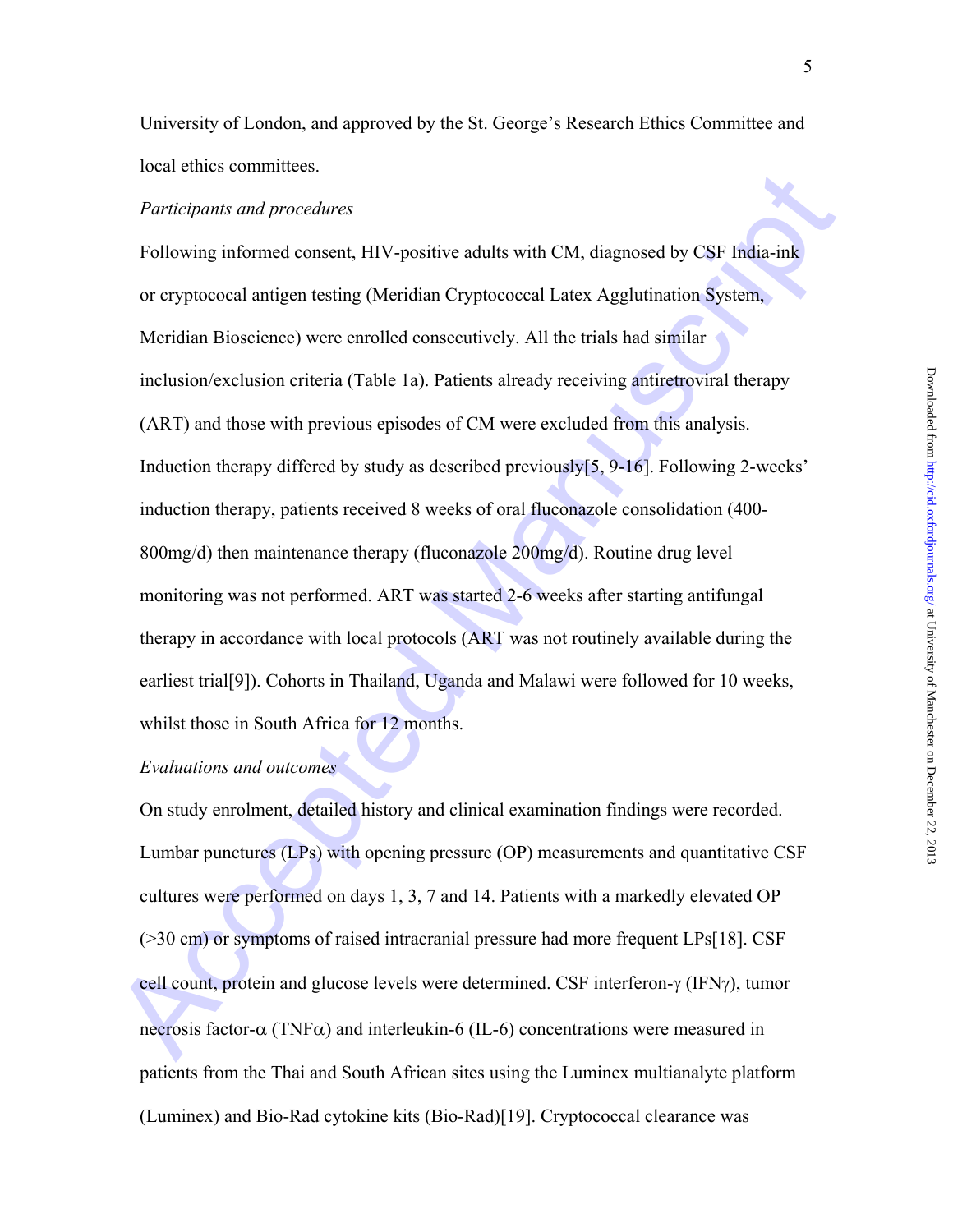calculated as the decrease in log colony forming units (CFU)/ml CSF/day derived from the slope of the linear regression of log CFU/ml against time for each patient[9]. Baseline blood tests included hematology, renal and liver function, CD4 cell counts, and, where available, HIV plasma viral load. The primary outcome in all studies was rate of decrease in CSF cryptococcal CFU, called early fungicidal activity (EFA). Secondary outcomes included mortality at 2 and 10 weeks. Cryptococcal meningitis IRIS (CM-IRIS) was diagnosed according to uniform criteria[20]. In patients who died presumed cause of death was ascertained by two study clinicians.

#### *Statistical analyses*

en. soepe of an interaction of  $\omega$  g et call agains time for eastigatearly).<br>
Buseline blood tests included hematology, renal and liver function, CD4 cell counts, and,<br>
where available, HIV plasma viral load. The primary Data were analyzed using Stata (v.11, StataCorp). Variables were compared using t-tests, Kruskal-Wallis,  $\chi^2$ ,  $\chi^2$  for trend, or Fisher's exact tests. Relationships between continuous variables were examined using Pearson's correlation coefficient or Spearman's log-rank test. Multivariable logistic regression models were constructed using stepwise regression with the primary objective of determining the clinical and microbiological factors at baseline associated independently with all-cause mortality (as measured at 2 and 10 weeks). A predictive modeling strategy was used in which variables were selected for model inclusion based upon i) *a priori* knowledge from previous studies (CD4 cell count), and ii) association with outcome in univariable analysis. Variables associated with mortality in univariable analysis ( $p$ -value of  $\leq 0.1$ ) were included in the first fit of the multivariable model and retained, based on likelihood ratio testing, if they significantly improved model fit, to obtain the most parsimonious model identifying predictors of mortality. Clustering by individual study was accounted for using a hierarchical mixed effects model including a random-effects term for "study". An *a priori* decision was made to adjust the multivariable model for amphotericin (AmB) versus fluconazole-based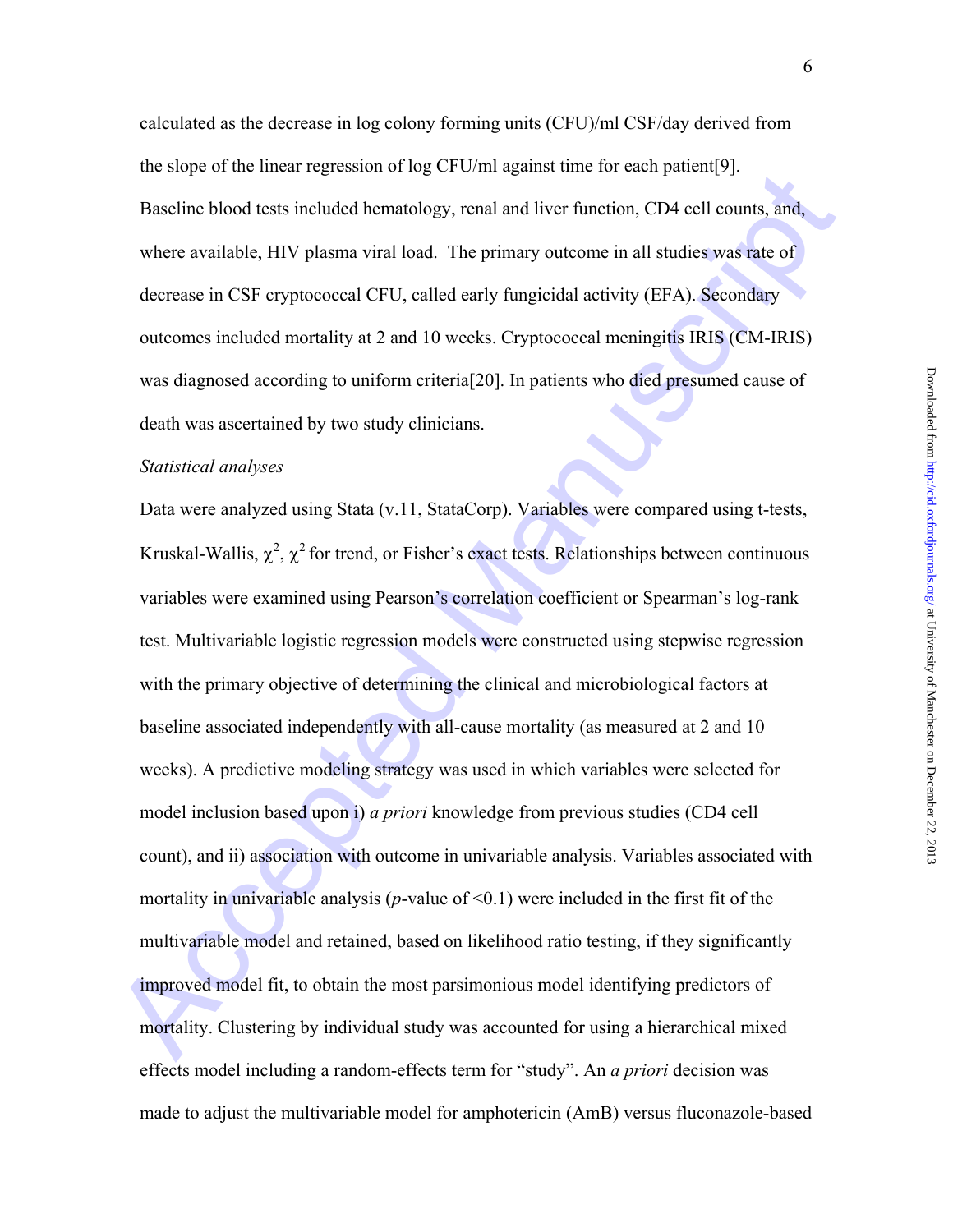oucomes. Expansing the criter of heuniten to battering the transposition, there are adjusting to battering productions, was a secondary objective. Patterns with missing outcome data were ensisted from the main analysis, wi treatment as a potential confounder in the relationship between baseline factors and outcomes. Exploring the effect of treatment on outcome, after adjusting for other predictors, was a secondary objective. Patients with missing outcome data were censored from the main analysis, with sensitivity analyses performed assuming all patients lost were either a) dead or b) alive. Further models were constructed to examine the baseline factors associated with altered mental status, baseline fungal burdens, and CSF opening pressure; to examine the impact of ART timing and IRIS on longer-term outcomes; and describe the relationship between EFA and outcome. EFA was modeled both as a single linear term for each patient as previously described [17] and as a time-updated variable in a Cox regression. In the group with one-year follow-up data, Kaplan-Meier survival curves were compared using the Mantel-Haenszel log-rank test.

#### **Results**

#### *Baseline characteristics and outcome*

After screening 896 patients, 523 met eligibility criteria for inclusion in the clinical trials, consented to participation, and were included. Of these, we studied the 501 ART-naïve patients with a first episode of CM (table 1). The median age was 34 years, and 52% were male. All had confirmed HIV infection; 76% were known to be HIV-positive at time of presentation, diagnosed a median of 152 (IQR 44-745) days earlier; the remainder tested HIV-positive at study enrollment. Male patients presented with longer median reported duration of symptoms than female patients (14 versus 10 days,  $p=0.004$ ). The median CD4 count was 23cells/ $\mu$ L. Amphotericin B deoxycholate (AmB 0.7-1mg/kg/day) induction treatment was used in 80% of patients, and 20% received fluconazole-based induction (median 1200mg/day) without AmB. All-cause mortality was 17% at 2-weeks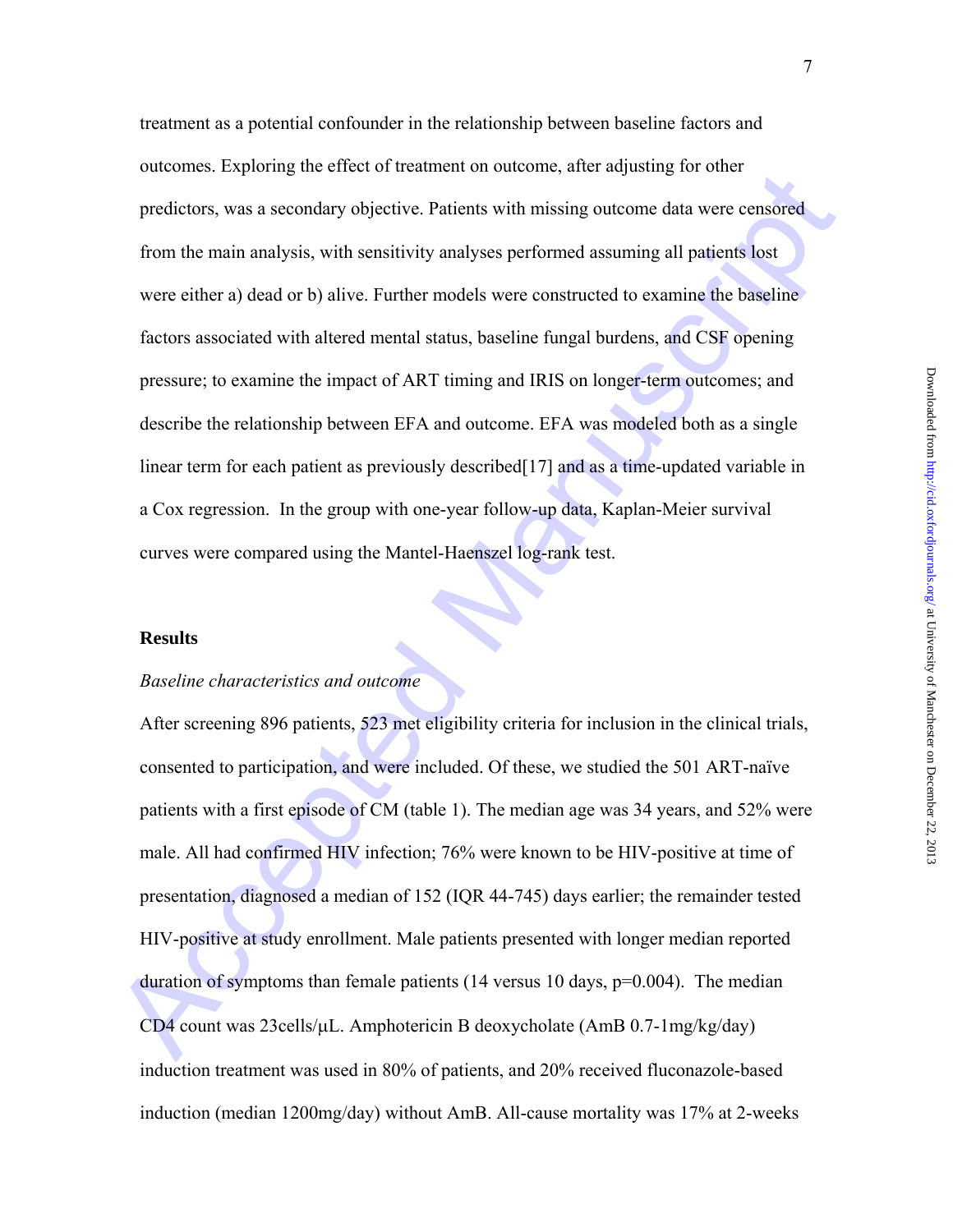#### *Independent associations with outcome (table 2)*

on Arch a measured 30 sups (represented and securities) and the strength measured Manuscript<br>
Acceptod Manuscription with outcome (table 2)<br>
Four variables independently predicted mortality at 2 weeks in multivariable ana Four variables independently predicted mortality at 2 weeks in multivariable analysis: altered mental status, high baseline CSF fungal burden (measured by either quantitative cryptococcal culture (QCC) or cryptococcal antigen titre, which were closely correlated – figure s1), older age, and high peripheral white blood cell count. Patients with altered mental status at presentation had a three-fold increase in mortality at 2 weeks; there was an incremental 1.4 odds increase in mortality with each  $log_{10}$  CFU/mL increase in fungal burden; and patients 50 years or older were almost four-times more likely to die than those below 50 years.

Seven baseline parameters were associated independently with 10-week mortality: altered mental status, high baseline fungal burden, older age, low body weight, low CSF opening pressure ( $OP \leq 25$ cmCSF), high peripheral blood white cell count and anemia. AmB treatment was associated independently with lower mortality at both 2 and 10 weeks, however it should be noted that fluconazole-treated patients were predominantly from the lowest resource settings (97% Uganda or Malawi).

### *Altered mental status*

At presentation, 25% of patients had altered mental status. In a multivariable regression model including 409 patients with complete data, the strongest predictor of altered mental status was male sex (aOR 2.2,  $95\%$ CI 1.3-3.7, p=0.003). Additional variables associated independently with altered mental status were age >50 years (aOR 1.4, 95%CI 1.1-2.0, p=0.02) and very high CSF opening pressure (>30cmCSF, aOR 1.8, 95%CI 1.1-3.0,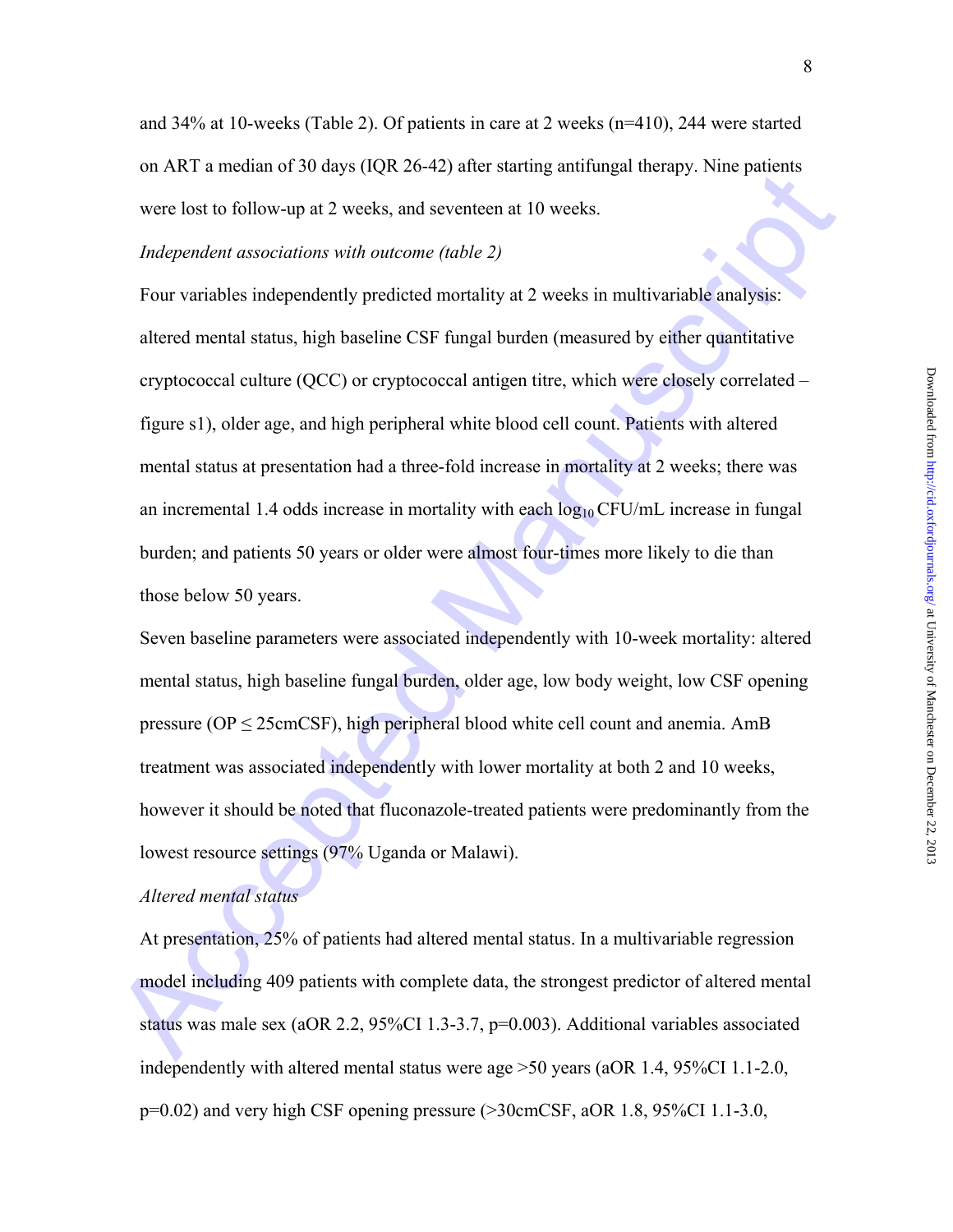p=0.02). Altered mental status was not associated with any other variables examined including baseline fungal burden, CD4 count or CSF white cell count in adjusted analyses.

#### *Baseline CSF fungal burden*

CSF QCCs were negatively correlated with CD4 count, CSF white cell count, CSF protein, and CSF pro-inflammatory cytokines (IL-6, IFN $\gamma$  and TNF $\alpha$ ). The strongest correlation was with CSF IFN $\gamma$  (Pearson's r=-0.4, p<0.001, figure 1). There was no significant correlation between QCC and CSF OP (table 3).

#### *CSF opening pressure*

mentang basemic tingth batterit, CD-V count of Carl Winte Cet Column tagjacted<br>
analyses<br>
Razeline CSF fungal burden<br>
CSF QCCs were negatively correlated with CD4 count, CSF white cell count, CSF<br>
protein, and CSF pro-inf Raised baseline CSF OP (>25cm CSF) was present in 51% of the cohort (230). Raised pressure was associated with papilledema(OR 2.6, 95%CI 1.1-5.8, p=0.02), however, other than the association between very high CSF opening pressures (OP>30cm) and mental status described above, there were no other significant associations between high OP and clinical variables. Raised OP correlated with increasing CSF TNF $\alpha$ concentrations (Spearman's  $r=0.2$ ,  $p=0.008$ ), but not with IFN $\gamma$  or IL-6. Although there was no significant correlation between QCC and baseline CSF OP, high baseline QCC was necessary but insufficient for development of a high day 1 and day 14 OP (figure s2). *Early fungicidal activity* 

EFA was associated with outcome, as shown previously among a subset of 262 patients[17]. A slope measurement was available in 450 of the 501 patients, and in 129 of the 163 patients who died. Mean(SD) EFA of those who died at 2 weeks was -0.24(0.25)  $log_{10}$ CFU/ml/day versus -0.42(0.25)  $log_{10}$ CFU/ml/day in survivors (p<0.001). In those who died at 10 weeks EFA was  $-0.34(0.27)$  log<sub>10</sub>CFU/ml/day versus  $-0.43(0.24)$  $log_{10}$ CFU/ml/day in survivors (p<0.001). EFA remained independently associated with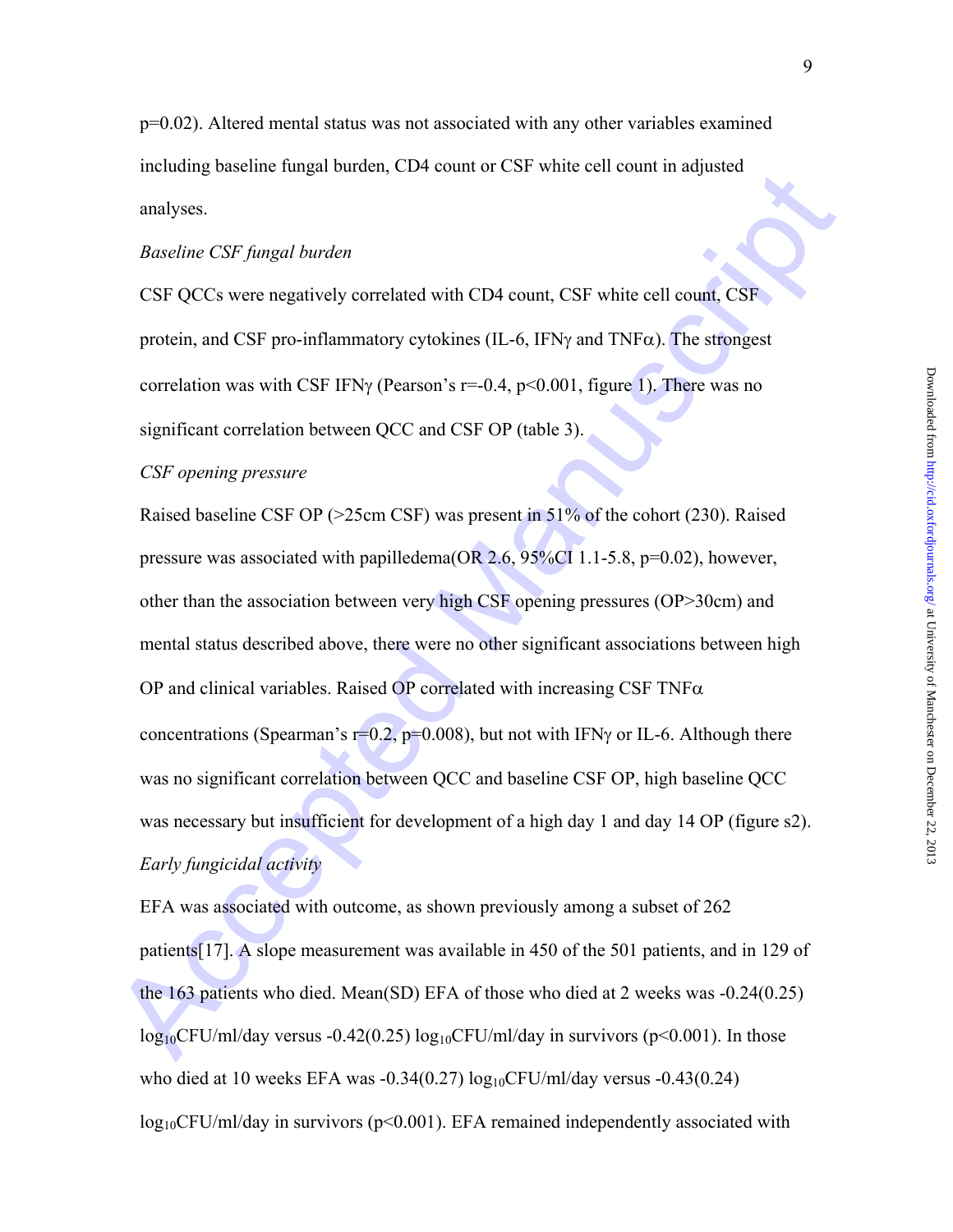EFTA Decision and Finder of the serial counters were fitted as at time-dependent variable, the adjusted hazard ratio for death within the first 2 weeks was 1.8 (95%CT 1.2–2.5, p=0.002) for each unit increase in the log<sub>10</sub> mortality after adjusting for altered mental status and fungal burden (mean difference in EFA between survivors and fatal cases at 2-weeks  $-0.15 \log_{10} CFU/ml/day$ , 95%CI 0.07-0.22,  $p<0.001$ ). When the serial counts were fitted as a time-dependent variable, the adjusted hazard ratio for death within the first 2 weeks was  $1.8$  (95%CI 1.2–2.5, p=0.002) for each unit increase in the  $log_{10}$ cfu count. The mean EFA was greater for amphotericinbased compared with fluconazole-based induction treatment (difference 0.32 log10CFU/day; 95%CI 0.27–0.36*,* p<0.001). EFA was associated independently with amphotericin-based treatment, baseline organism count, and  $CSF-IFN\gamma$  level (Figure 1). *Long-term outcomes, ART timing and immune reconstitution inflammatory syndrome*  Among the 266 patients enrolled in South Africa, survival analysis was restricted to the 263 patients treated with AmB-based regimens. The median age was 33 years (IQR 29- 39), 42%(110) were male, median CD4 count was 28 cells/µl (IQR 12-57), and 15% had altered mental status. Of 179 patients surviving to 10-weeks and in care, median followup was 352 days (IQR 209-409). Mortality was 13% at 2-weeks, 30% at 10-weeks and 41% at end of follow-up (figure 2). Of patients surviving to 2 weeks, 85%(171) started ART a median of 31 days (IQR 23-46) after antifungal therapy. IRIS developed in 13%(22) of patients a median of 29 days (IQR 23-45) after starting ART, of whom 18%(4) died. IRIS was associated with day 14 CSF fungal burden (p=0.007) but not with time to ART ( $p=0.4$ ).

Presumed causes (as ascertained clinically by study physicians) were recorded for 91%(98/108) of deaths (figure 2). Deaths during the initial two weeks were primarily attributed to CM (85%, 29/34). Later deaths were mostly attributed to other HIV-related infections or complications (67%, 43/64). Survival in patients who started ART was not associated with IRIS ( $p=0.3$ ) or time to ART ( $p=0.3$ ) (fig 2b).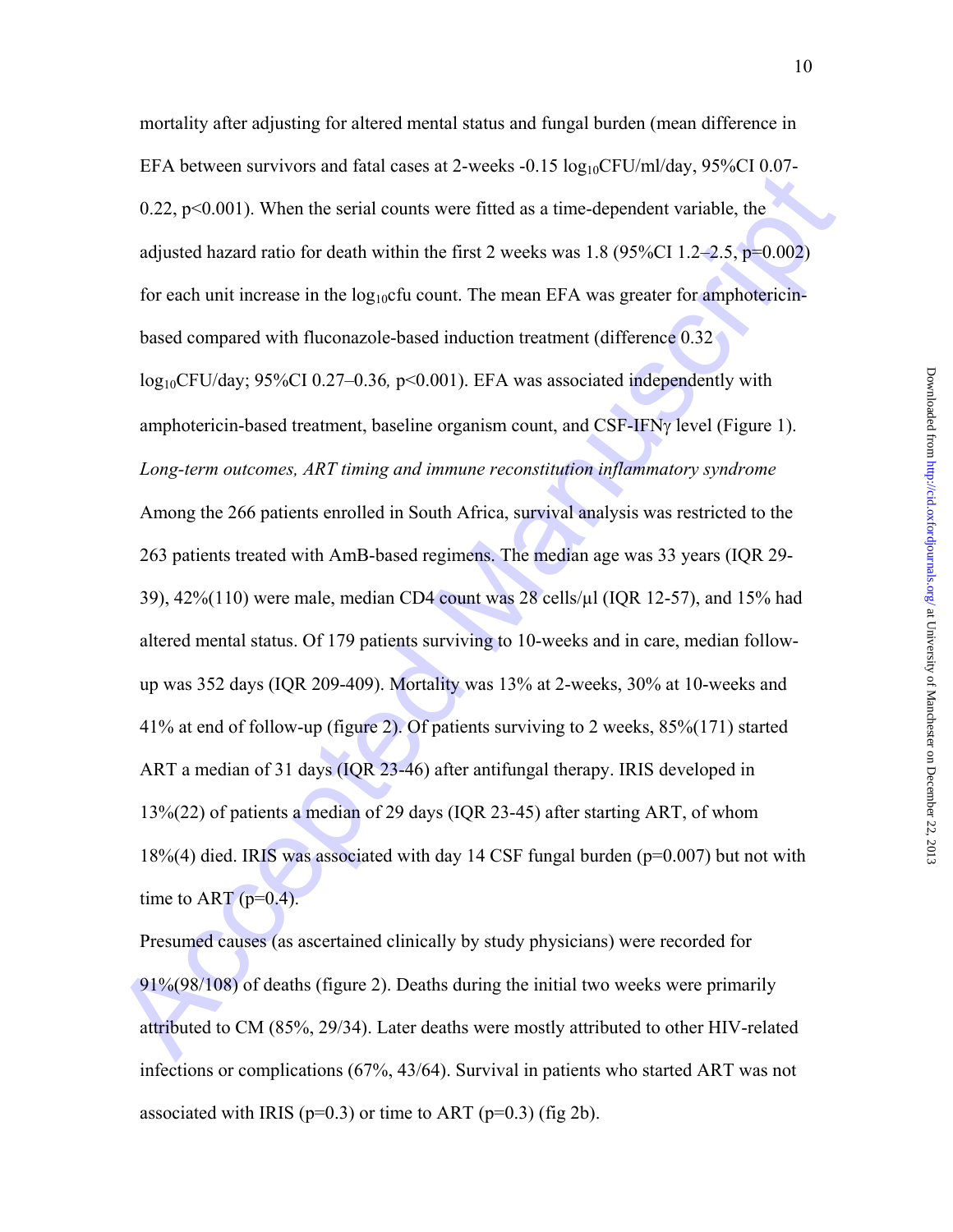#### **Discussion**

**EXECUTE:**<br>This is the largest study examining factors determining outcome in HIV-associated CM.<br>The results emphasize the high acute mortality in patients with CM, even among patients<br>primarily treated with amphotericin-This is the largest study examining factors determining outcome in HIV-associated CM. The results emphasize the high acute mortality in patients with CM, even among patients primarily treated with amphotericin-based therapy in research settings. Such patients are likely to have better outcomes than those managed in routine care; hence these results provide a *minimum* mortality estimate. One third of patients had died by 10 weeks after presentation. However, the median time to death of 13 days suggests that improved early interventions could prevent some of these fatalities. Acute deaths were attributed mainly to CM. High fungal burden and slow clearance of infection on treatment, together with altered mental status, were the most important drivers of acute cryptococcal-related mortality. After two weeks, other HIV-related causes of death predominated, and the risk factors for mortality in addition to high fungal burden, slow clearance of infection, and altered mental status, included older age, low CD4+ cell count, low weight, and anemia, which have been identified previously as predictors of mortality in HIV cohorts in general[21].

High baseline CSF fungal burden was one of the strongest risk factors for mortality. It was associated with a low peripheral CD4 count, reflecting the importance of cellmediated immunity in controlling cryptococcal infection[22], and with a poor inflammatory response at the site of infection, as evidenced by low CSF white cell counts, and low levels of IFN, TNF and IL6. The *rate of fungal clearance* was independently related to outcome, with slower clearance associated with higher mortality. This strongly supports the use of EFA as a clinically relevant pharmacodynamic endpoint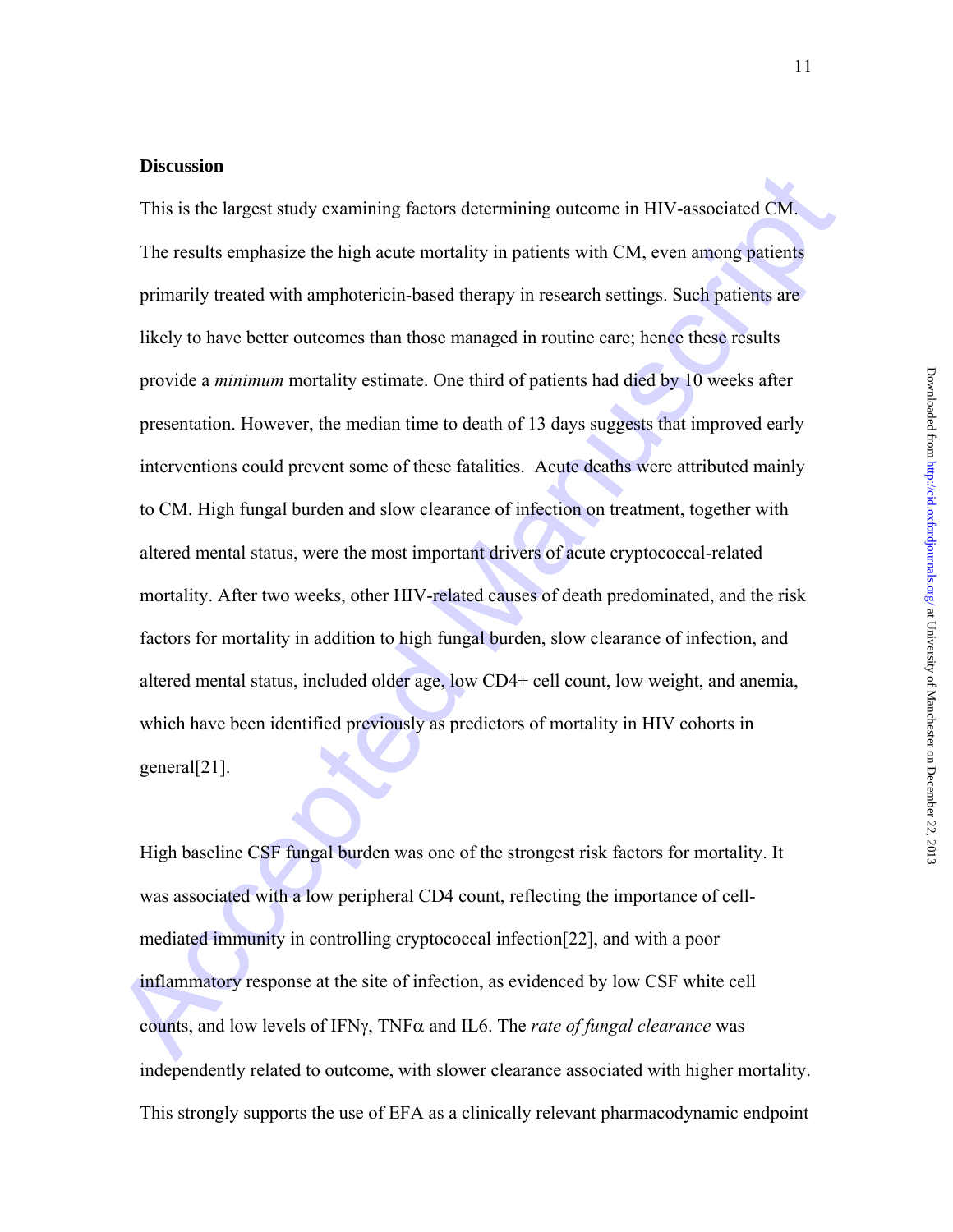for phase II clinical studies [17]. Higher levels of pro-inflammatory CSF IFN $\gamma$  were associated with more rapid rates of fungal clearance during treatment [17, 19], and lower fungal burdens at presentation, demonstrating the importance of  $IFN\gamma$  in the protective immune response, and reinforcing the rationale for augmentation of pro-inflammatory responses with IFN $\gamma$  immunotherapy as a therapeutic approach [15].

associated with interesting of numple relations of the production of the periodic orientation of productive fungtion and bursts at presentation, demonstrating the importance of IFNy in the protective immune response, and Amphotericin-based treatments were more rapidly fungicidal than fluconazole-based treatments, and the mortality in fluconazole-treated patients was almost double that in amphotericin B-treated patients at 10 weeks. However the majority of fluconazole-treated patients were from the lowest-resourced settings, and it is possible that the association between fluconazole use and mortality is confounded by factors relating to study site; however the association remained statistically robust after adjustment for the other key variables associated with outcome, including abnormal mental status and baseline fungal burden. The clear association between slow rates of fungal clearance and poor outcomes provides a strong argument in favor of rapidly fungicidal initial treatments, and more widespread use of rapidly fungicidal amphotericin B combination therapy is likely to reduce early mortality.

The pathophysiological basis of altered mental status, the other main risk factor for mortality, remains unclear. The independent associations of altered mental status with male sex and older age have not been reported previously. High CSF opening pressure (>30cm) was associated independently with altered mental status, but was not contributory to altered mental status in the majority of cases; half of those with altered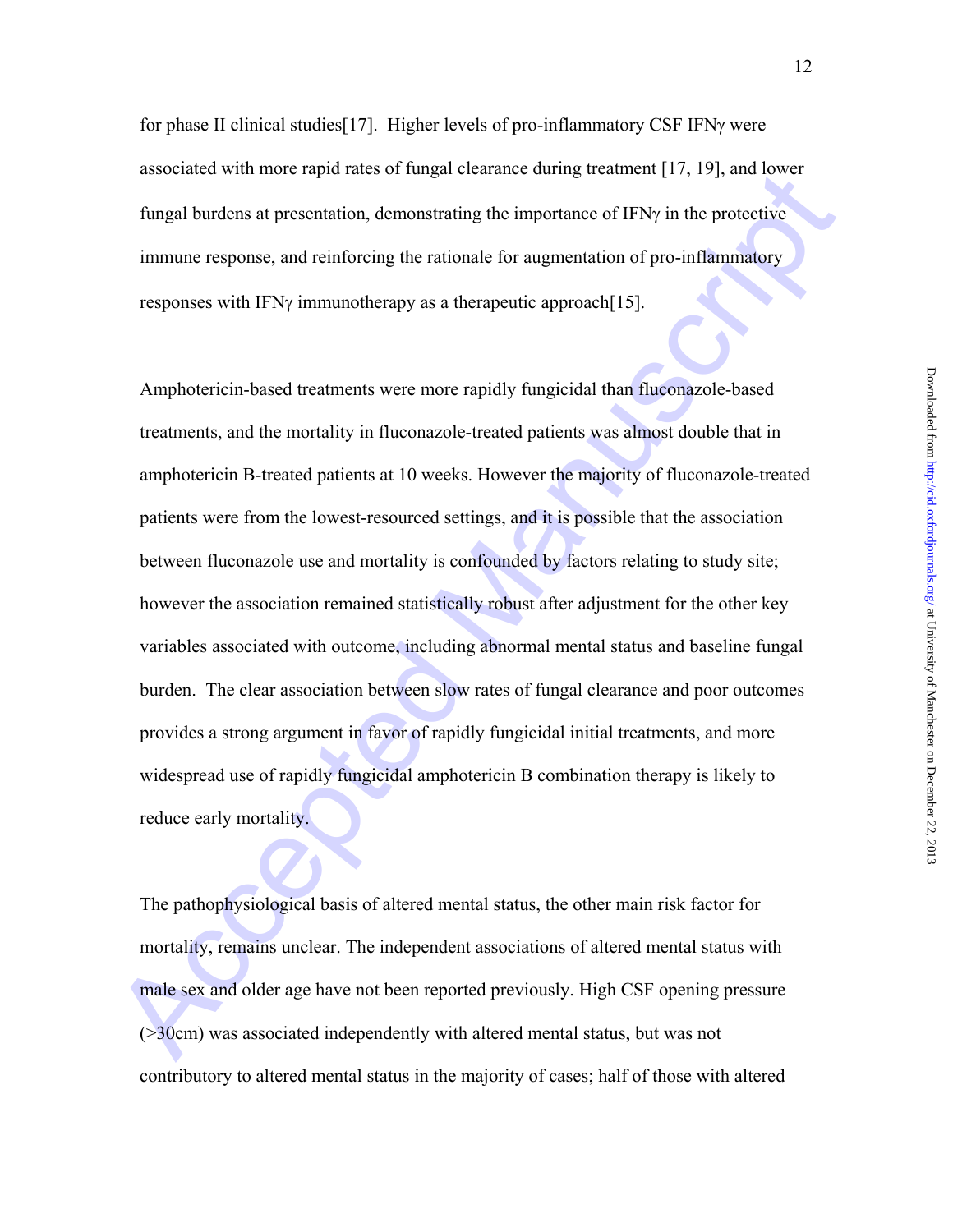mental status did not have markedly raised pressures. Of note, altered mental status was not associated with CD4 count, CSF white cell count or fungal burden.

not associated with CFV coality CFF with the celebration in and Hage base.<br>
High CSF opening pressure was not associated with increased mortality in this cohort, in<br>
contrast to earlier reports [23]. This may have been a r High CSF opening pressure was not associated with increased mortality in this cohort, in contrast to earlier reports [23]. This may have been a result of management: all patients routinely had four LPs over the first two weeks of treatment, and raised pressures were managed according to established guidelines[18]. A novel finding of this analysis was that raised CSF opening pressures at baseline, in patients managed according to these guidelines, were associated with *improved* outcomes at 10 weeks. It is possible that proinflammatory CSF cytokine responses (TNF $\alpha$  was associated with raised pressure) may be protective in situations where raised OP is appropriately managed, or that large volume CSF drainage is beneficial over-and-above its role in reducing pressure[23]. These findings emphasize the importance of CSF pressure management in patients with CM, and highlight the need for widened access to manometers to manage pressure safely in centers in Africa with the highest burden of disease.

Long-term survival in the cohort of South African patients with access to amphotericin B and ART was good, provided patients survived the acute period. ART was usually started between 3 and 6 weeks after antifungal therapy. Within this time frame, there was no association between earlier ART initiation and the development of subsequent IRIS. Patients who developed IRIS did not have higher overall mortality. The majority of deaths after two weeks were attributed to other HIV-related illnesses that may have been preventable through earlier initiation of ART. In the context of amphotericin induction, ART initiation nearer to 3 rather than 6 weeks after starting antifungal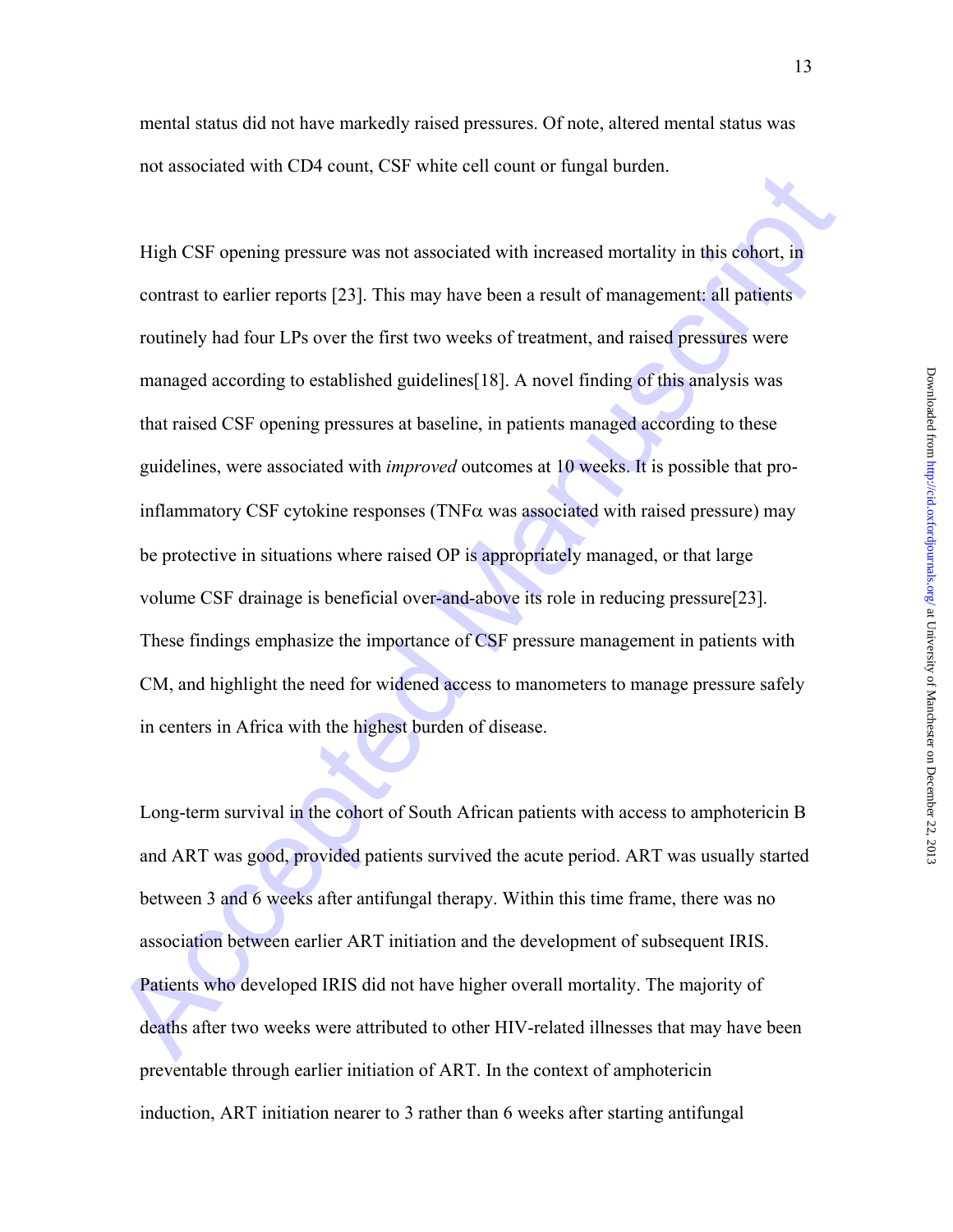therapy may prevent some of the later HIV-related mortality, while not substantially increasing the risk of IRIS.

A potential limitation of this analysis, derived from multiple cohorts, is possible residual confounding due to unmeasured study specific effects, relating to temporal or geographic differences between studies. However a key strength of this cohort is the extensive prospectively collected baseline data, allowing adjustment to minimize confounding. There was little evidence of clustering by study within the hierarchical model, and the robustness of the key conclusions was further supported by consistency across univariable and multivariable analyses, and the sensitivity analyses performed. Levels of missing data among outcomes and the key predictor variables were low, reducing the risk of bias.

A potential limitation of this malysis, derived from multiple cohorts, is possible residual<br>confounding due to unneasured study specific effects, relating to temporal or geographic<br>differences between studies. However a k In summary, these data provide a rationale for several strategies to improve outcomes. Firstly earlier diagnosis of CM should be possible, resulting in lower fungal loads at presentation and a reduction in mortality. Clinicians should have a low threshold for lumbar puncture in HIV-positive patients presenting with headache. Novel point-of-care antigen tests[24, 25] should now facilitate earlier diagnosis. Given the high proportion of patients presenting with CM who have already been diagnosed with HIV (76%), screening for sub-clinical infection with point-of-care antigen tests and pre-emptive antifungal treatment, along with early ART initiation, could prevent a substantial proportion of clinical disease from developing[26-28]. Second, increasing access to the most fungicidal AmB-based regimens is a priority in settings with a high incidence of CM[29-31], in particular Sub-Saharan Africa. Lastly, prompt initiation of ART is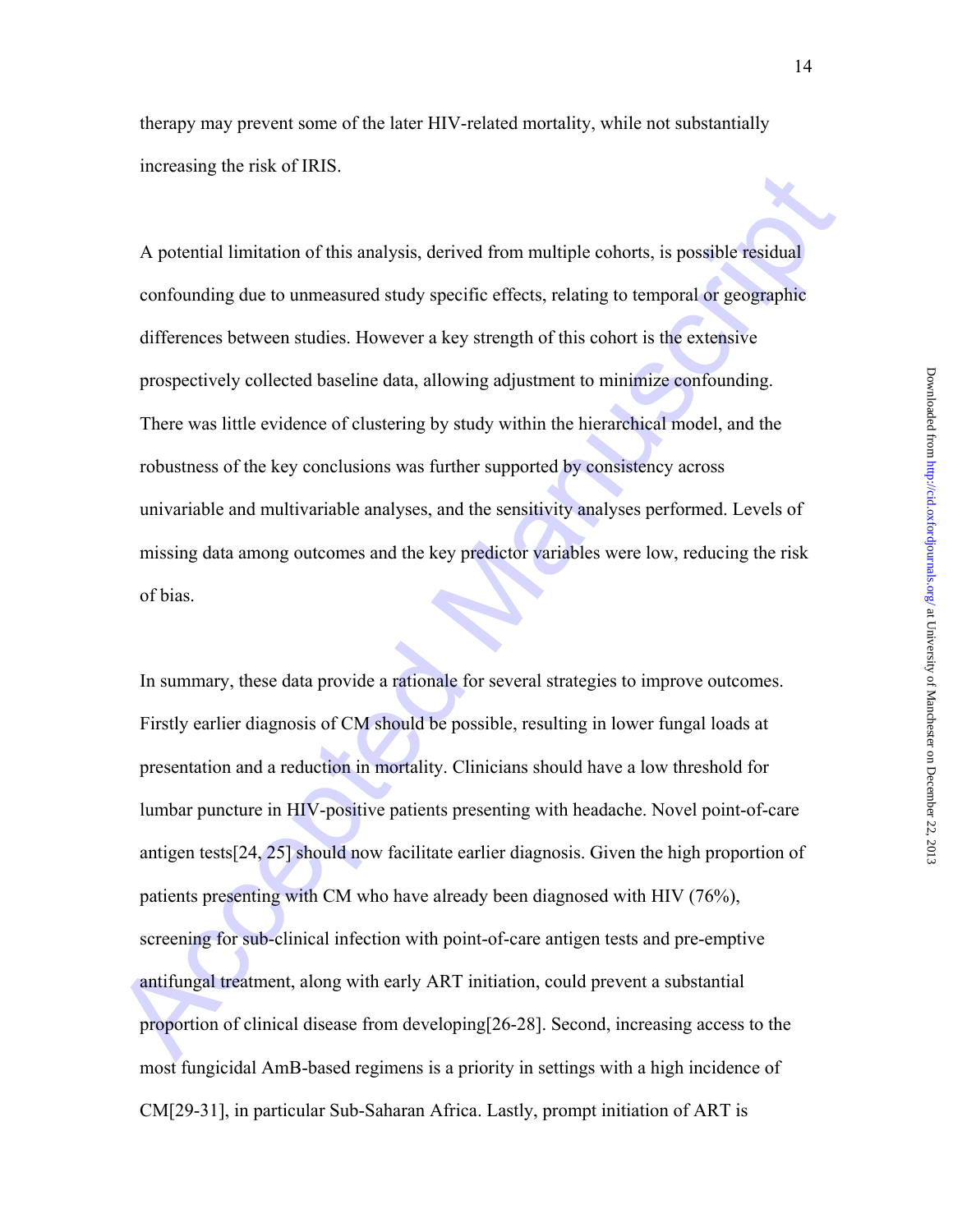required to address the substantial proportion of deaths in these patients that are HIV but not CM-related.

# **NOTES**

## **Author contributions**

not exercistion.<br>
NOTES<br>
Anthor contributions<br>
JNJ, TB and TSH wrote the manuscript with editorial input from all authors, JNJ and S.<br>
performed the statistical analysis, with input from TSH, CvdH and DL, NJ, TB, AL, DN,<br> JNJ, TB and TSH wrote the manuscript with editorial input from all authors. JNJ and SJ performed the statistical analysis, with input from TSH, CvdH and DL. JNJ, TB, AL, DN, AJ, JCN, NL, CM, JP, KT, CK, DW, MCH, AEB, DL, NW, CvdH, RW, and GM performed the component clinical trials. The study was conceived and designed by TSH.

### **Role of the funding source**

The funding source had no involvement in study design; in the collection, analysis and interpretation of data; in the writing of the report; or in the decision to submit the paper for publication.

#### **Funding**

Wellcome Trust and Medical Research Council (UK), UNC Center for AIDS Research P30-AI50410 and the NIH Fogarty AIDS International Training and Research Program (DHHS/NIH/FIC 2-D43 TW01039).

**Conflicts of interest** 

None to declare.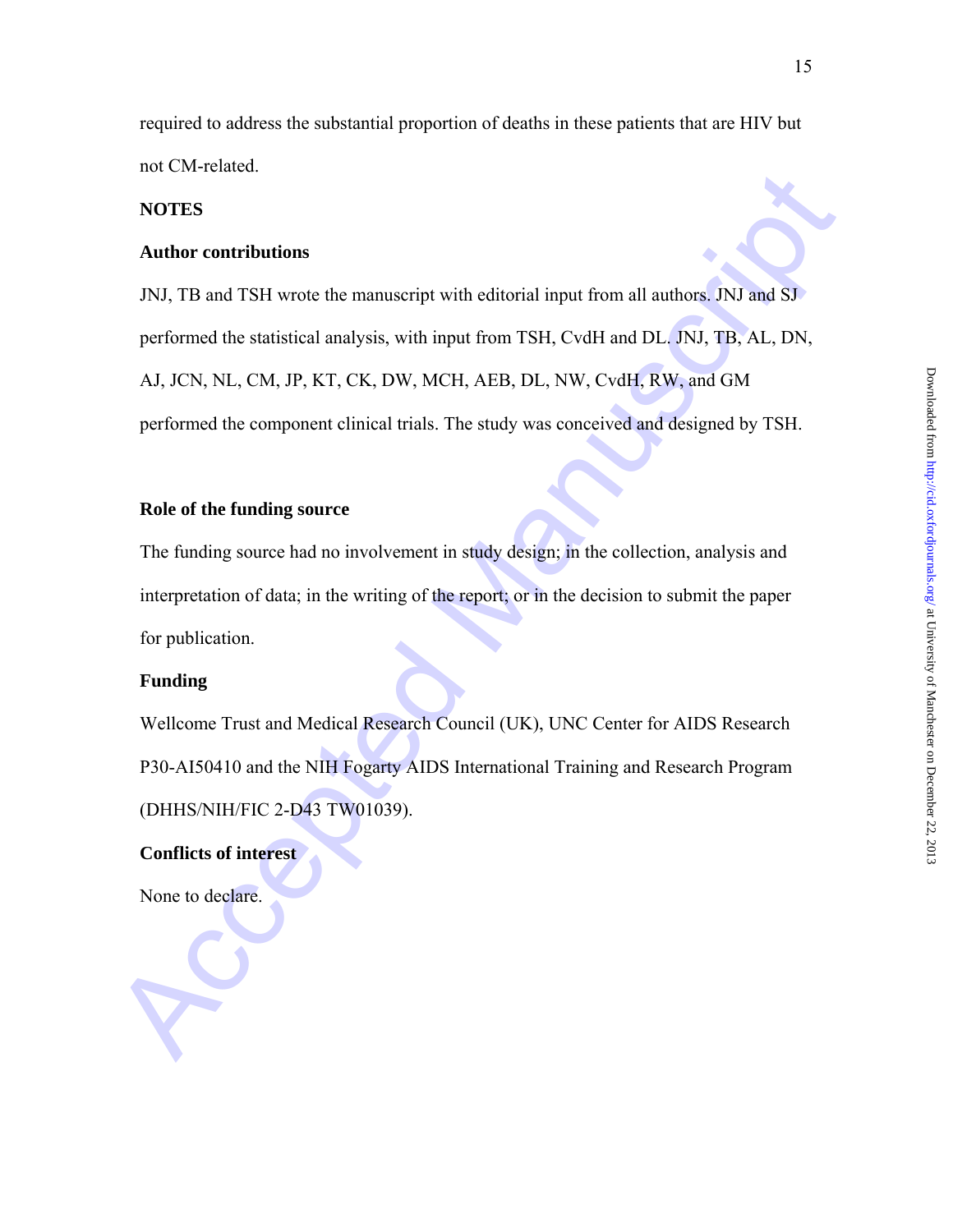#### **Figure legend**

**Figure 1.** Associations between CSF IFN<sub>Y</sub> concentrations and baseline fungal burden, rate of clearance of infection (EFA) and 2-week mortality in the 243 Thai and South African patients with CSF cytokine measurements. CSF IFNy concentration was strongly associated with rate of clearance of infection, with a  $0.10 \log_{10} CFU/ml/day$  (95%CI 0.06-0.15) increase in EFA for every  $log_{10}$ picogram increment in IFN $\gamma$  concentration.

**Expanse L.** Essociations towered est if y't concluded that the section (EFA) and 2 week mortality in the 243 Thai and South<br>African patients with CSF cytokine measurements. CSF IFNy concentration was strongly<br>associated **Figure 2.** Kaplan Meier survival curves showing a) survival in the 263 South African amphotericin B treated patients followed for 1-year, b) survival from enrollment in the subset of patients who started ART, stratified by ART timing (before and after the median of 31 days,  $p=0.15$ . Only showing patients surviving to ART initiation), and c) cause of death data (as determined by study clinicians) in the cohort of 263 South African amphotericin B treated patients followed up for 1-year, split by time from diagnosis. "Other" included tuberculosis (11), bacterial sepsis (8), bacterial pneumonia (7), nonspecified infections (9), Kaposi's sarcoma (2) lymphoma (1), non-CM IRIS (3), ART toxicity (2), diarrhea/wasting syndrome (4) and decompensation of chronic liver disease (1).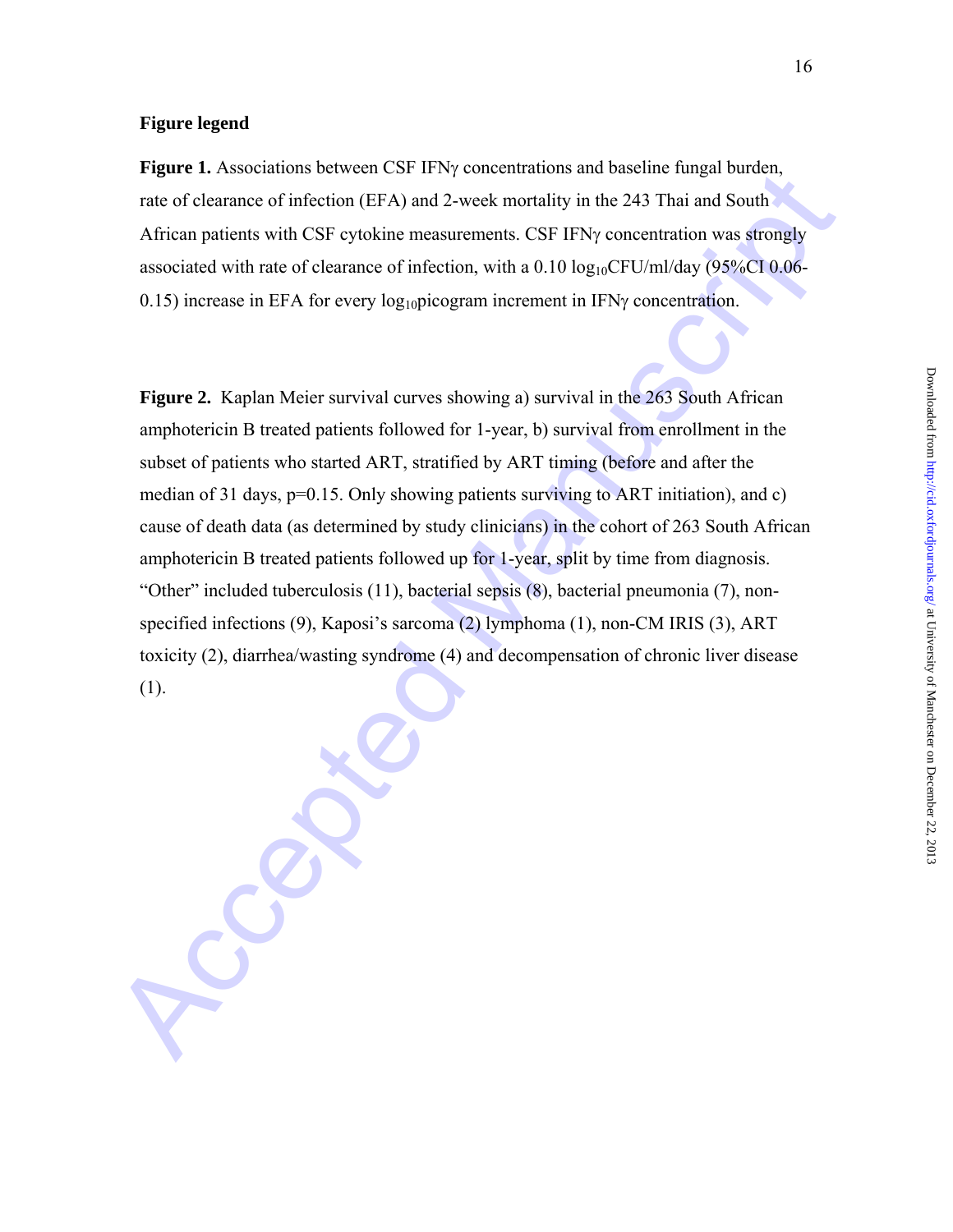





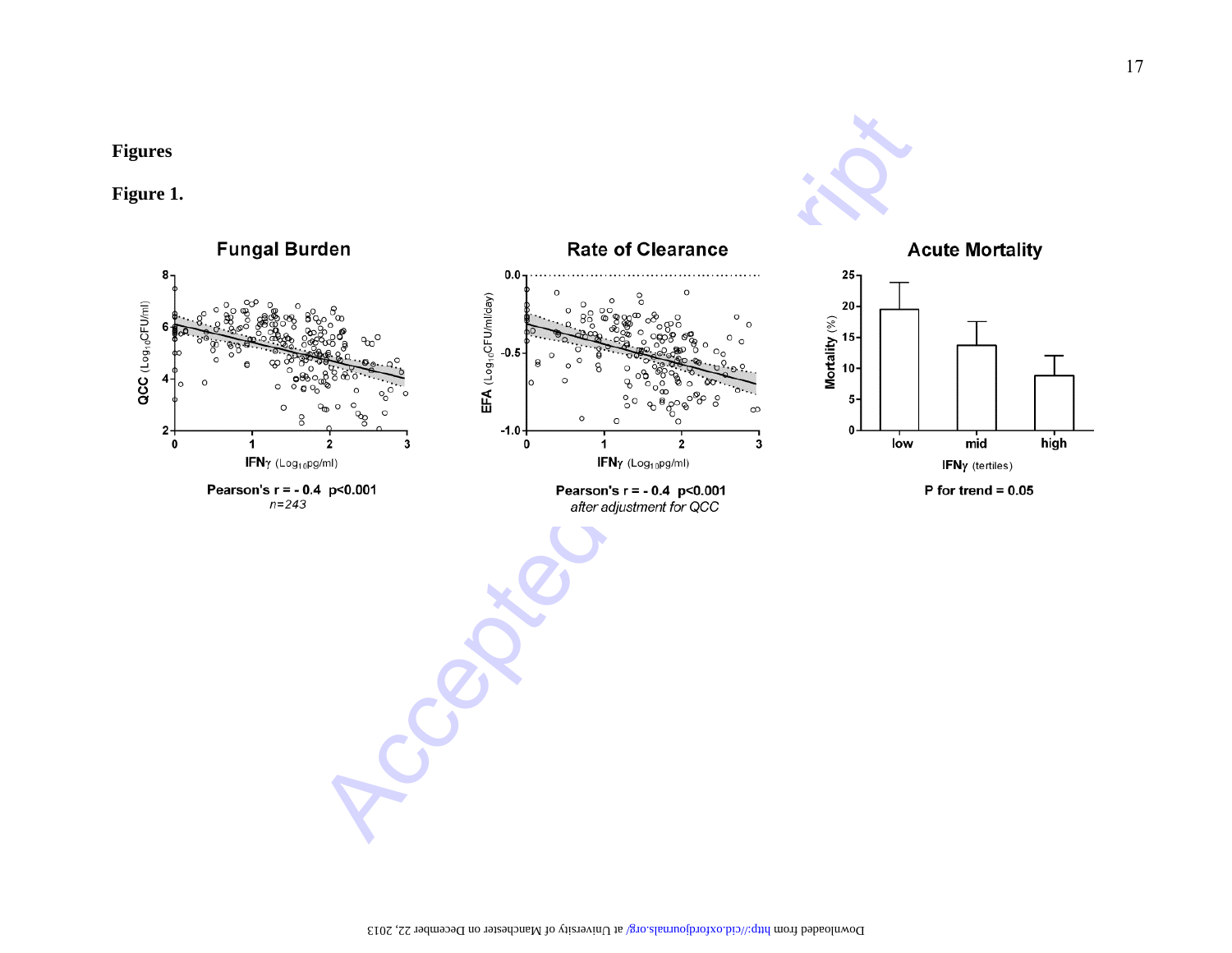# **Figure 2**

# **a)**

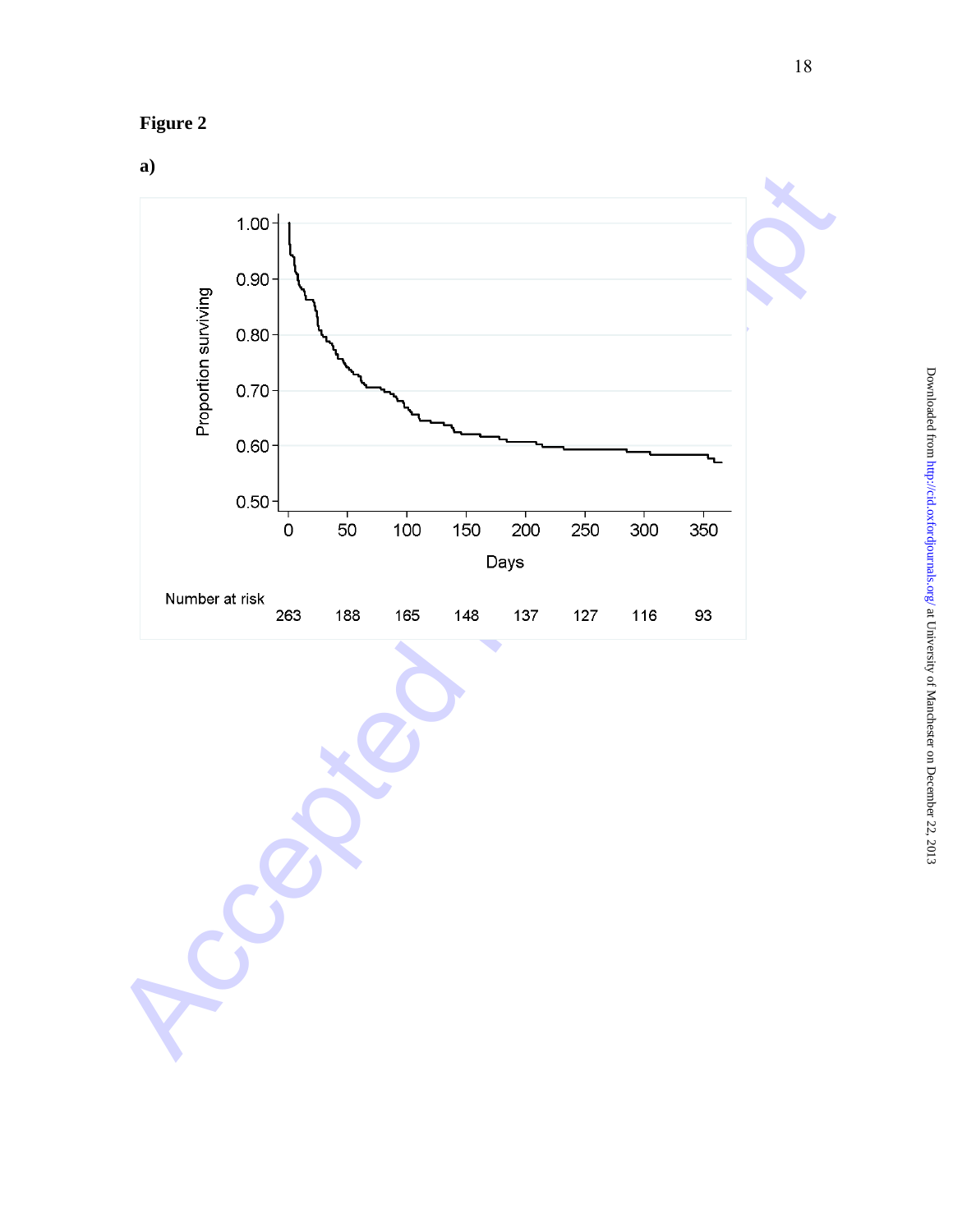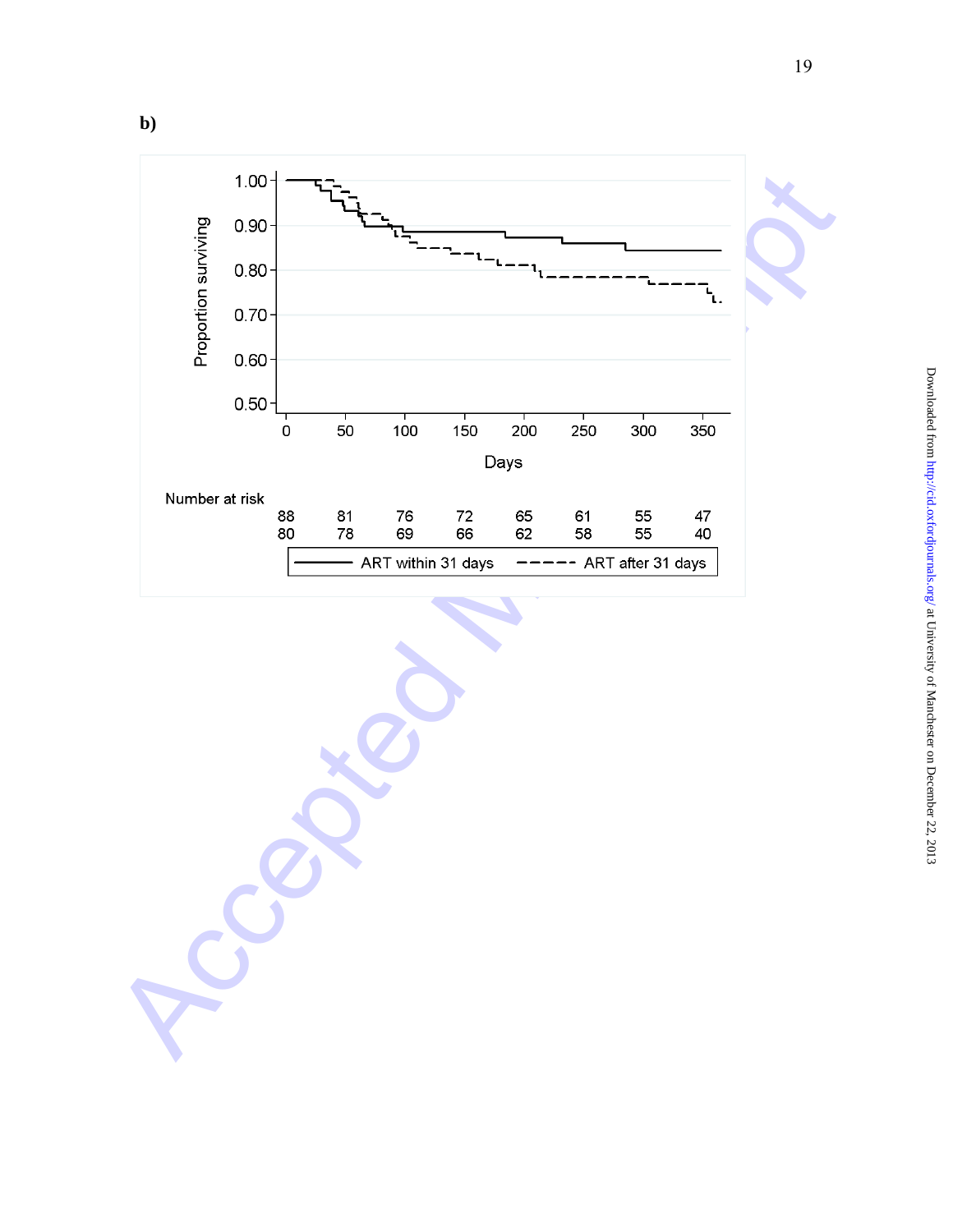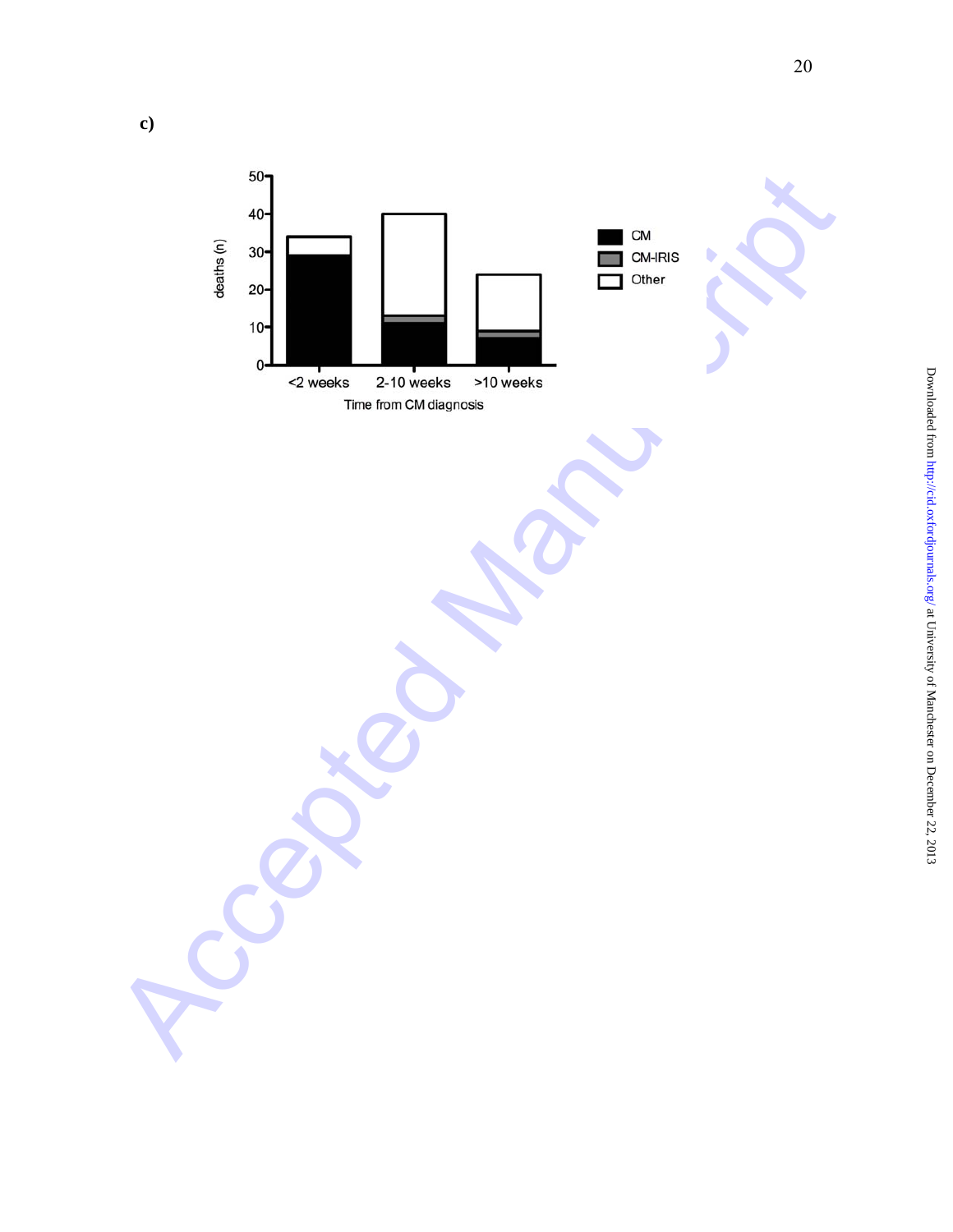|                     |                      |                  | Table 1a. Component studies contributing to the combined cohort. |                 |                       |
|---------------------|----------------------|------------------|------------------------------------------------------------------|-----------------|-----------------------|
| Study*              | <b>Site and Year</b> | $\boldsymbol{n}$ | <b>Induction Treatment</b>                                       | <b>ART</b>      | EFA (mean and SD)     |
|                     |                      |                  |                                                                  | available       | $log_{10}CFU/ml/day)$ |
| Brouwer et al.[9]   | Thailand             | 64               | Amphotericin B 0.7mg/kg/d (n=16)                                 | $\overline{No}$ | $-0.31(0.18)$         |
| $\cal{R}CT$         | 2002                 |                  | AmB $0.7$ mg/kg/d plus 5FC $100$ mg/kg/d (n=16)                  |                 | $-0.54(0.19)$         |
|                     |                      |                  | AmB 0.7mg/kg/d plus Fluconazole 400mg/d (n=16)                   |                 | $-0.39(0.15)$         |
|                     |                      |                  | AmB $0.7$ mg/kg + 5FC $100$ mg/kg + Fluc $400$ mg/d (n=16)       |                 | $-0.38(0.13)$         |
|                     |                      |                  | (All for 14 days)                                                |                 |                       |
| Bicanic et al.[10]  | South Africa         | 54               | AmB 1mg/kg/d for 7 days then Fluc 400mg/d (n=49)                 | Yes             | $-0.48(0.28)$         |
| Cohort              | 2005                 |                  | Fluconazole 400mg/d for 14 days $(n=5)$                          |                 | $-0.02(0.05)$         |
| Bicanic et al.[5]   | South Africa         | 64               | AmB 0.7mg/kg/d plus 5FC 100mg/kg/d (n=30)                        | Yes             | $-0.45(0.16)$         |
| $\cal{R}CT$         | 2005-6               |                  | AmB 1mg/kg/d plus 5FC 100mg/kg/d (n=34)                          |                 | $-0.56(0.24)$         |
|                     |                      |                  | (Both for 14 days)                                               |                 |                       |
| Longley et al.[11]  | Uganda               | 60               | Fluconazole 800mg/d (n=30)                                       | Yes             | $-0.07(0.17)$         |
| Cohort              | 2005-7               |                  | Fluconazole $1200$ mg/d (n=30)                                   |                 | $-0.18(0.11)$         |
|                     |                      |                  | (Both for 14 days)                                               |                 |                       |
| Nussbaum et al.[12] | Malawi               | 41               | Fluconazole $1200$ mg/d (n=20)                                   | Yes             | $-0.11(0.10)$         |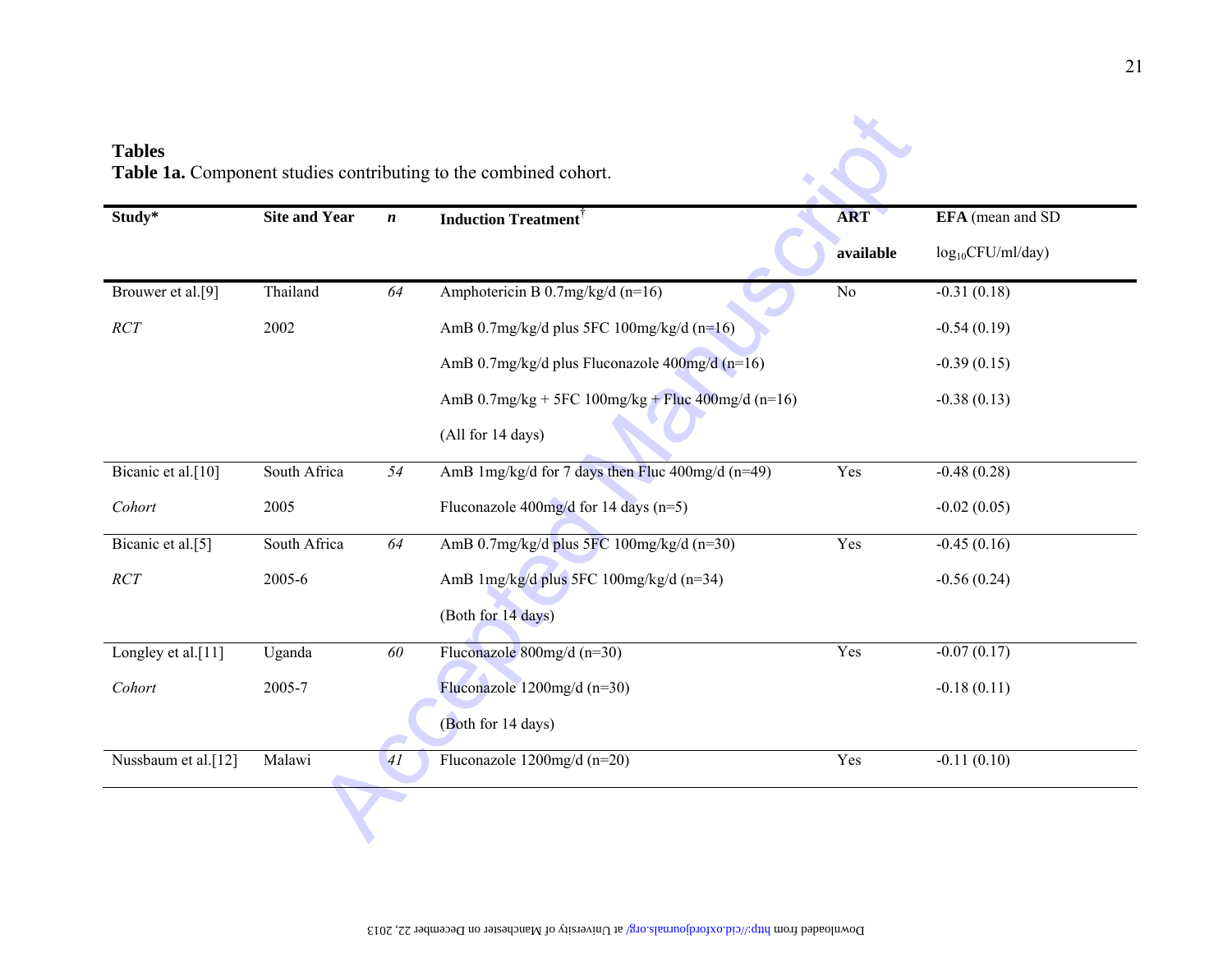| RCT                | 2008         |                 | Fluconazole 1200mg/d plus 5FC 100mg/kg/d (n=21)               | $-0.28(0.17)$ |
|--------------------|--------------|-----------------|---------------------------------------------------------------|---------------|
|                    |              |                 | (Both for 14 days)                                            |               |
| Loyse et al.[13]   | South Africa | $\delta\theta$  | AmB 1mg/kg/d plus 5FC 100mg/kg/d (n=21)<br>Yes                | $-0.41(0.22)$ |
| $\cal{R}CT$        | 2006-8       |                 | AmB 1mg/kg/d plus Fluconazole 800mg/d (n=22)                  | $-0.38(0.18)$ |
|                    |              |                 | AmB 1mg/kg/d plus Fluconazole 1200mg/d (n=24)                 | $-0.41(0.35)$ |
|                    |              |                 | AmB 1mg/kg/d plus Voriconazole 600mg/d (n=13)                 | $-0.44(0.20)$ |
|                    |              |                 | (All for 14 days)                                             |               |
| Muzoora et al.[14] | Uganda       | 30 <sub>2</sub> | AmB 1mg/kg/d for 5 days plus plus Fluconazole 1200mg/d<br>Yes | $-0.3(0.11)$  |
| Cohort             | 2008-9       |                 | for 14 days $(n=30)$                                          |               |
| Jackson et al.[16] | Malawi       | 40              | AmB 1mg/kg/d for 7 days plus Fluconazole 1200mg/d for<br>Yes  | $-0.39(0.20)$ |
| RCT                | 2009-10      |                 | 14 days $(n=20)$                                              |               |
|                    |              |                 | AmB 1mg/kg/d for 7 days plus Fluconazole 1200mg/d and         | $-0.49(0.15)$ |
|                    |              |                 | 5FC 100mg/kg/d for 14 days (n=20)                             |               |
| Jarvis et al.[15]  | South Africa | 90              | AmB 1mg/kg/d plus 5FC 100mg/kg/d (n=31)<br>Yes                | $-0.49(0.15)$ |
| RCT                | 2007-2010    |                 | AmB 1mg/kg/d plus 5FC 100mg/kg/d plus IFNγ 100μg day          | $-0.64(0.27)$ |
|                    |              |                 | $1 & 3 (n=29)$                                                |               |
|                    |              |                 | AmB 1mg/kg/d plus 5FC 100mg/kg/d plus IFNy 100µg days         | $-0.64(0.22)$ |
|                    |              |                 | $1, 3, 5, 8, 10 \& 12 \text{ (n=30)}$                         |               |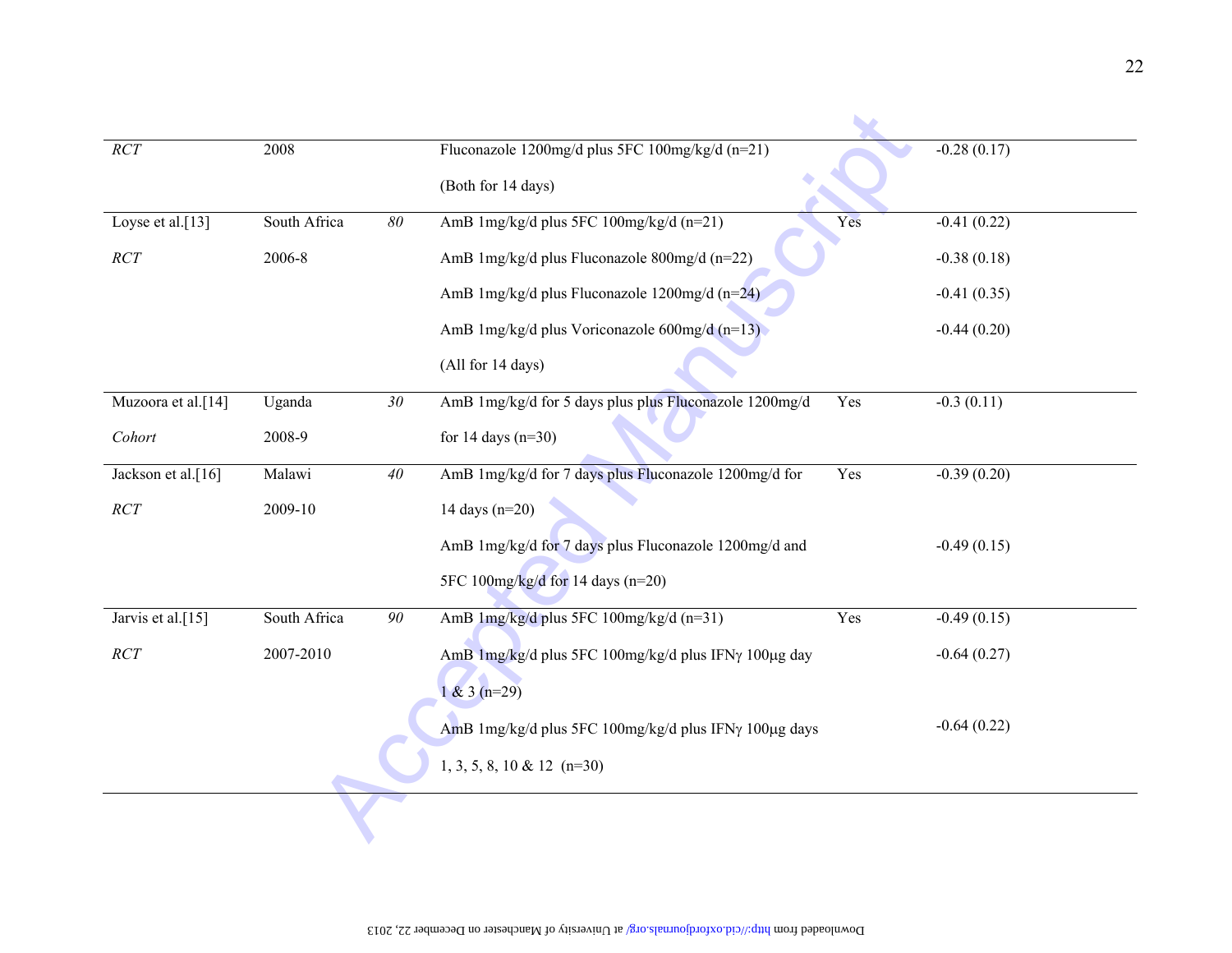(Anthrane SPC for Halays and harm)<br>
The 9 studies were conducted in 5 sites: Sappasitprasong Hotpital, Ubon Ratchathani, Thailand: GF Jooste Hospital, Cape Town, and<br>
Eidentale Hospital, Pietermaritzburg, South Africa; Kar serious reaction to study drugs, or concomitant medication contraindicated with study drugs (cisapride and the class of antihistamines including terfenadine and astemizole). Eight hundred and ninety six patients were screened for inclusion in the clinical trials; 523 met eligibility criteria. Reasons for exclusion were ART use in 162, inability to obtain consent in 65 (usually due to reduced GCS), prior CM in 36, patient refusal in 18, death prior to consent in 12, and other reasons including prior antifungal use, and study exclusion criteria in 80.

† Amphotericin B was administered by intravenous infusion in all studies, and fluconazole by the oral or nasogastric route. Following 2 weeks of induction therapy, patients received 8 weeks of oral fluconazole consolidation therapy (400-800mg/d) then maintenance therapy (fluconazole 200mg/d).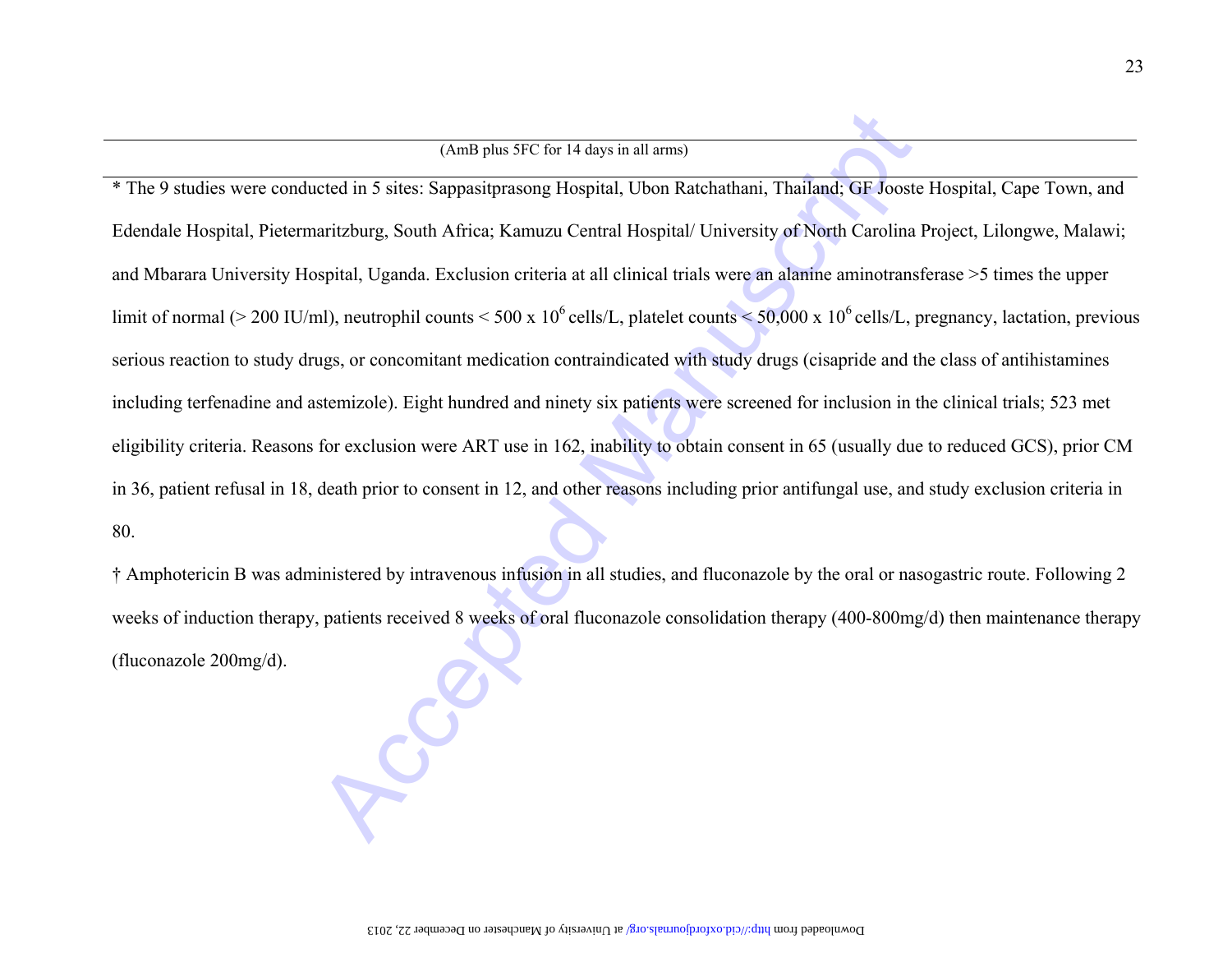|                       | Variable                             | n   | Median (IQR) or $\%$ (n) |
|-----------------------|--------------------------------------|-----|--------------------------|
| <b>Demographics</b>   | Age (years)                          | 499 | 34 (29-39)               |
|                       | Sex (% male)                         | 501 | 52% (260)                |
| <b>History</b>        | Concurrent tuberculosis (%)          | 419 | 25% (123)                |
|                       | Duration of symptoms (days)          | 458 | $14(7-21)$               |
| <b>Symptoms</b>       | Headache (%)                         | 496 | 99% (489)                |
|                       | Febrile symptoms $(\% )$             | 497 | 57% (280)                |
|                       | Visual symptoms $(\% )$              | 493 | 51% (250)                |
|                       | Hearing loss $(\% )$                 | 415 | $14\%$ (60)              |
|                       | Seizures $(\% )$                     | 496 | 19% (94)                 |
|                       | Nausea & vomiting $(\%)$             | 494 | 54% (266)                |
|                       | Cough (%)                            | 494 | 35% (173)                |
| <b>Signs</b>          | Fever $(>37.5$ °C)                   | 479 | $23\%$ (112)             |
|                       | Tachycardia (>100bpm)                | 491 | 19% (91)                 |
|                       | Hypotension (<90/50mmHg)             | 485 | $3\%$ (15)               |
|                       | Tachypnoea (>20bpm)                  | 463 | 19% (89)                 |
|                       | Altered mental status                | 499 | 25% (123)                |
|                       | Meningism $(\% )$                    | 492 | 75% (369)                |
|                       | Papilloedema (%)                     | 311 | $12\%$ (36)              |
|                       | Decreased visual acuity $(\leq 6/6)$ | 361 | 39% (141)                |
|                       | Cranial nerve lesion $(\% )$         | 434 | $13\% (57)$              |
| <b>Investigations</b> | Raised $OP > 25cmCSF$                | 450 | 51% (230)                |
|                       | Raised OP > 30 cmCSF                 | 450 | 38% (173)                |
|                       | CSF white cell count $(x10^6/L)$     | 461 | $15(1-57)$               |
|                       | $CSF$ protein $(g/dL)$               | 392 | $0.7(0.4-1.3)$           |
|                       | CSF glucose (mmol/L)                 | 374 | $2.2(1.4-2.8)$           |
|                       | CSF CRAG (titre)*                    | 247 | 1:1024 (1:512-4096)      |
|                       | $Log10QCC$ (CFU/mL)*                 | 496 | $5.30(4.5-5.9)$          |
|                       | $CD4$ (cells/ $\mu L$ )              | 456 | 24 (10-50)               |
|                       | $Log_{10}VL$ (copies/mL)             | 368 | $5.15(4.7-5.5)$          |
| <b>Outcomes</b>       | 2-week mortality $(\%)$              | 492 | $17\%$ (82)              |
|                       | 10-week mortality $(\%)$             | 484 | 34% (163)                |
|                       | Time admission to death (days)       | 161 | $13(5-310)$              |

**Table 1b.** Baseline characteristics of the cohort.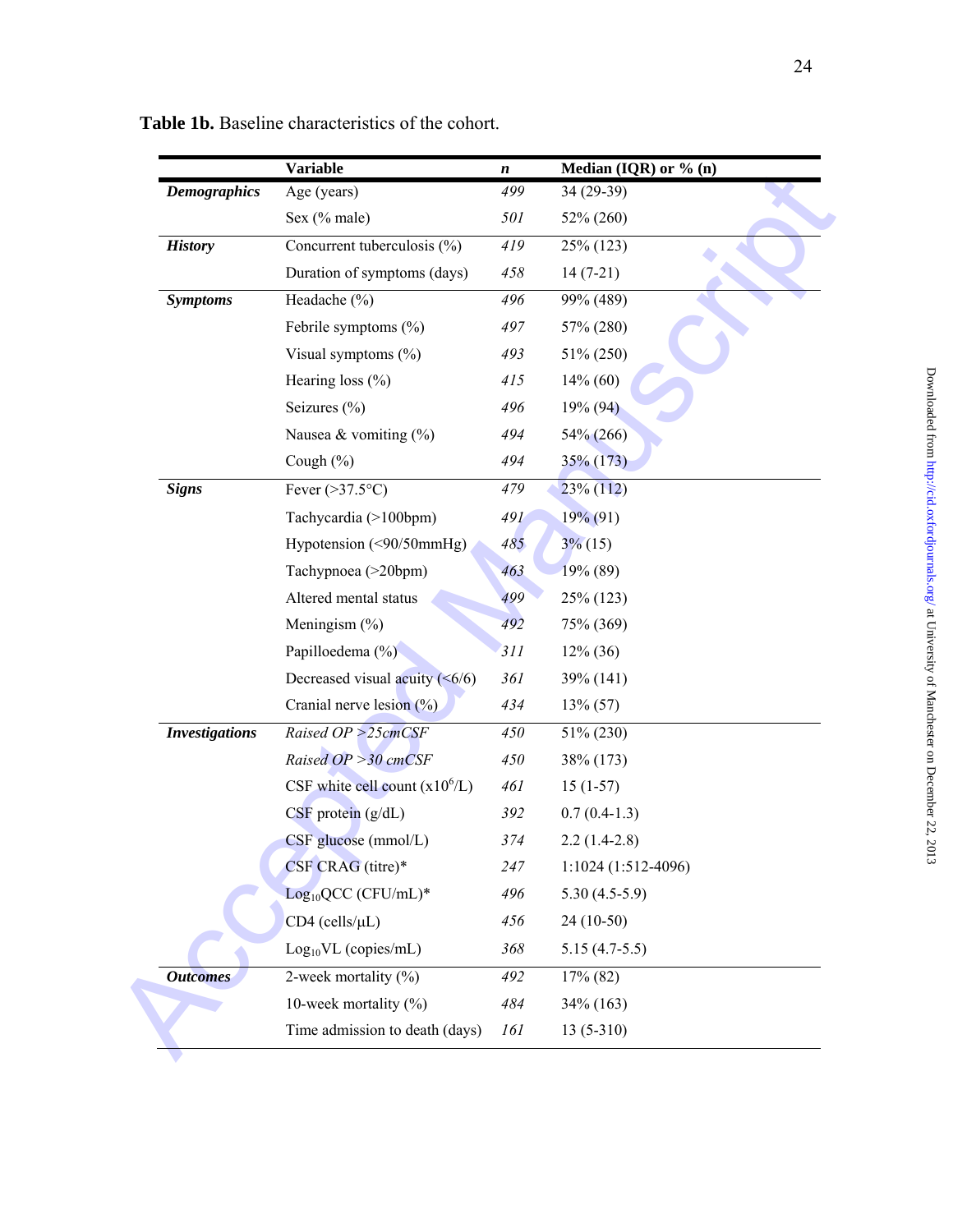QCC=quantitative cryptococcal culture, VL=HIV viral load.

Acces supplementary figures st describing the relationship between CSF CRAG and OCC \*see supplementary figure s1 describing the relationship between CSF CRAG and QCC.

25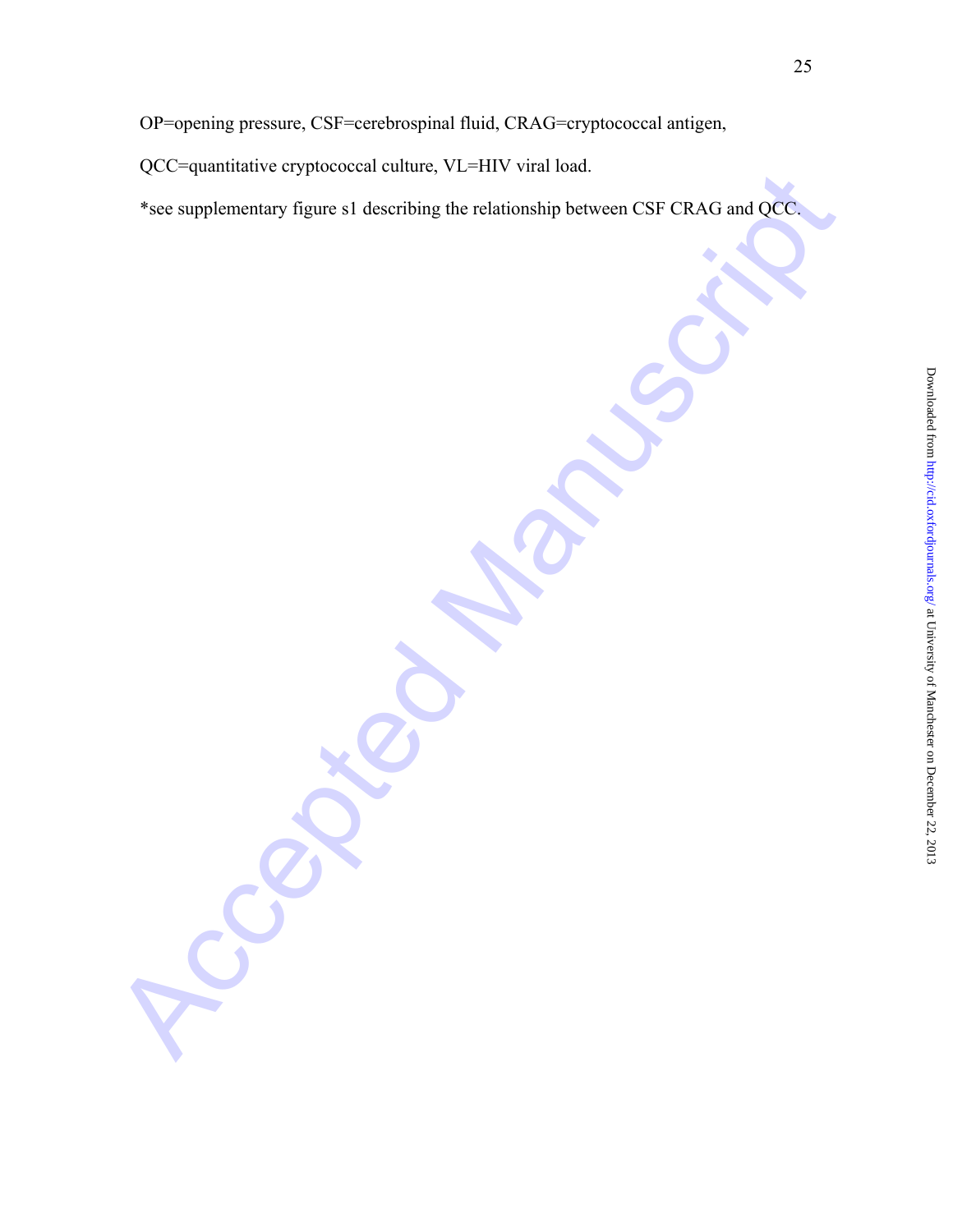| <b>Variable</b>  | <b>Category</b>           | $\boldsymbol{n}$ | 2 week mortality | OR (95% CI)<br><b>Univariable</b> | $\boldsymbol{p}$ | aOR (95% CI)<br>Multivariable*<br>(adjusted for treatment, CD4<br>count, age, mental status and<br>fungal burden <sup>†</sup> . Number<br>included in final model = $445$ ) | $\boldsymbol{p}$ |
|------------------|---------------------------|------------------|------------------|-----------------------------------|------------------|-----------------------------------------------------------------------------------------------------------------------------------------------------------------------------|------------------|
| Age              | $<$ 50 years              | 462              | $16\% (73)$      | $\mathbf{1}$                      | 0.009            |                                                                                                                                                                             | 0.02             |
|                  | $\geq 50$ years           | 24               | $38\%$ (9)       | $3.2(1.3-7.8)$                    |                  | $3.9(1.4-11.1)$                                                                                                                                                             |                  |
| Sex              | Female                    | 237              | $15\%$ (36)      | $\mathbf{1}$                      | 0.5              |                                                                                                                                                                             |                  |
|                  | Male                      | 255              | $18\%$ (46)      | $1.2(0.7-2.0)$                    |                  |                                                                                                                                                                             |                  |
| Seizures         | N <sub>o</sub>            | 397              | $14\%$ (56)      | $\mathbf{1}$                      | 0.007            |                                                                                                                                                                             |                  |
|                  | Yes                       | 91               | 27% (25)         | $2.2(1.2-3.9)$                    |                  |                                                                                                                                                                             |                  |
| Mental status    | Normal                    | 372              | $11\%$ (39)      | $\mathbf{1}$                      | < 0.001          | 1                                                                                                                                                                           | < 0.001          |
|                  | Abnormal                  | 119              | $36\% (43)$      | $4.8(2.9-8.0)$                    |                  | $3.\overline{1(1.7-5.9)}$                                                                                                                                                   |                  |
| Weight           | $<$ 50 kg                 | 175              | $17\%$ (30)      | $\mathbf{1}$                      | 0.13             |                                                                                                                                                                             |                  |
|                  | $\geq 50$ kg              | 282              | $10\%$ (30)      | $0.7(0.4-1.1)$                    |                  |                                                                                                                                                                             |                  |
| Pulse            | $\leq$ 100 bpm            | 395              | $15\% (58)$      | 1                                 | 0.033            |                                                                                                                                                                             |                  |
|                  | $>100$ bpm                | $88\,$           | $24\% (21)$      | $1.9(1.1-3.3)$                    |                  |                                                                                                                                                                             |                  |
| Respiratory rate | $\leq$ 20 bpm             | 368              | $13\%$ (49)      | $\mathbf{1}$                      | 0.002            |                                                                                                                                                                             |                  |
|                  | $>20$ bpm                 | 87               | $26\% (23)$      | $2.6(1.4-4.7)$                    |                  |                                                                                                                                                                             |                  |
| CD4 cell count   | $<$ 25 cells/ $\mu$ L     | 229              | $17\%$ (39)      | $\mathbf{1}$                      | 0.05             | $\mathbf{1}$                                                                                                                                                                | 0.07             |
|                  | 25-49 cells/µL            | 106              | $8\%$ (8)        | $0.4(0.2-0.9)$                    |                  | $0.4(0.2-0.9)$                                                                                                                                                              |                  |
|                  | 50-99 cells/µL            | 74               | $7\%$ (5)        | $0.4(0.1-0.9)$                    |                  | $0.5(0.2-1.4)$                                                                                                                                                              |                  |
|                  | $\geq$ 100 cells/ $\mu$ L | 39               | $13\%$ (5)       | $0.7(0.3-1.9)$                    |                  | $1.1(0.4-3.2)$                                                                                                                                                              |                  |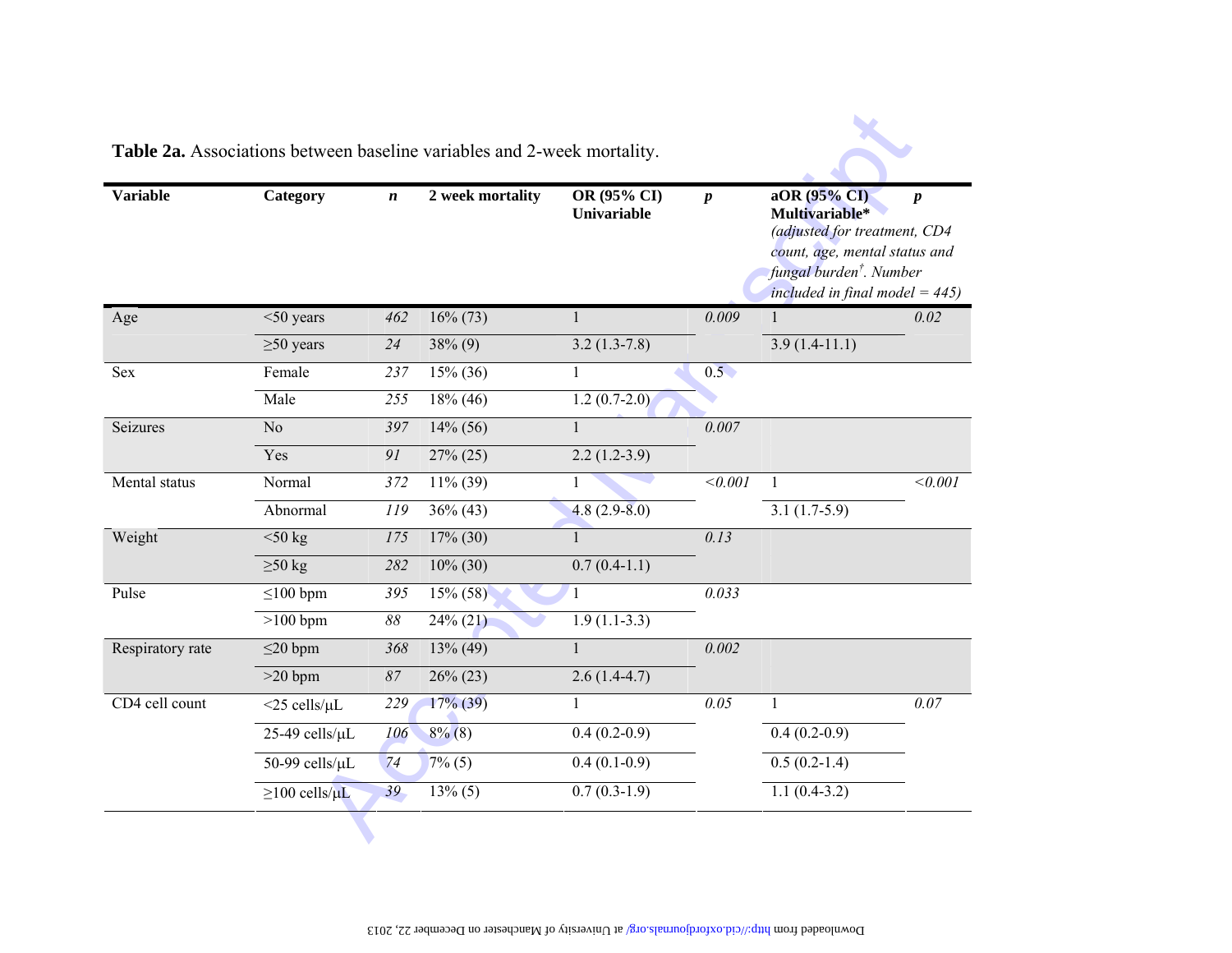| Hemoglobin           | $\geq$ 7.5 g/dL               | 429 | $15\% (65)$ |                 | 0.02    |                                                    |       |
|----------------------|-------------------------------|-----|-------------|-----------------|---------|----------------------------------------------------|-------|
|                      | $< 7.5$ g/dL                  | 28  | $32\%$ (9)  | $2.8(1.2-6.7)$  |         |                                                    |       |
| White cell count     | $\leq$ 10 x10 <sup>9</sup> /L | 382 | $14\%$ (53) |                 | < 0.001 |                                                    | 0.002 |
|                      | $>10 \times 10^{9}$ /L        | 21  | $48\%$ (10) | $6.7(2.6-17.7)$ |         | $8.7(2.5-30.2)$                                    |       |
| CSF opening          | $\leq$ 25 cmCSF               | 216 | $18\%$ (38) |                 | 0.488   |                                                    |       |
| pressure             | $>25$ cmCSF                   | 226 | $16\% (37)$ | $0.8(0.5-1.4)$  |         |                                                    |       |
| CSF white cell count | $\leq$ 20 x10 <sup>6</sup> /L | 272 | $20\%$ (54) |                 | 0.017   |                                                    |       |
|                      | $>20 \times 10^6$ /L          | 183 | $11\% (20)$ | $0.5(0.3-0.9)$  |         |                                                    |       |
| Quantitative         | $1st$ tertile                 | 163 | $9\%$ (15)  |                 | < 0.001 | $1.4(1.0-1.8)$                                     | 0.02  |
| cryptococcal culture | $2nd$ tertile                 | 162 | $14\%$ (22) | $1.5(0.8-3.1)$  |         | (per Log <sub>10</sub> CFU/ml                      |       |
| (QCC)                | $3rd$ tertile                 | 163 | $27\%$ (44) | $3.6(1.9-6.8)$  |         | $\text{increase}$ <sup><math>\ddagger</math></sup> |       |
| Treatment            | Fluconazole                   | 99  | $26\% (26)$ |                 | 0.005   |                                                    | 0.05  |
|                      | Amphotericin                  | 393 | $14\%$ (56) | $0.5(0.3-0.8)$  |         | $0.5(0.3-1.0)$                                     |       |

Accepted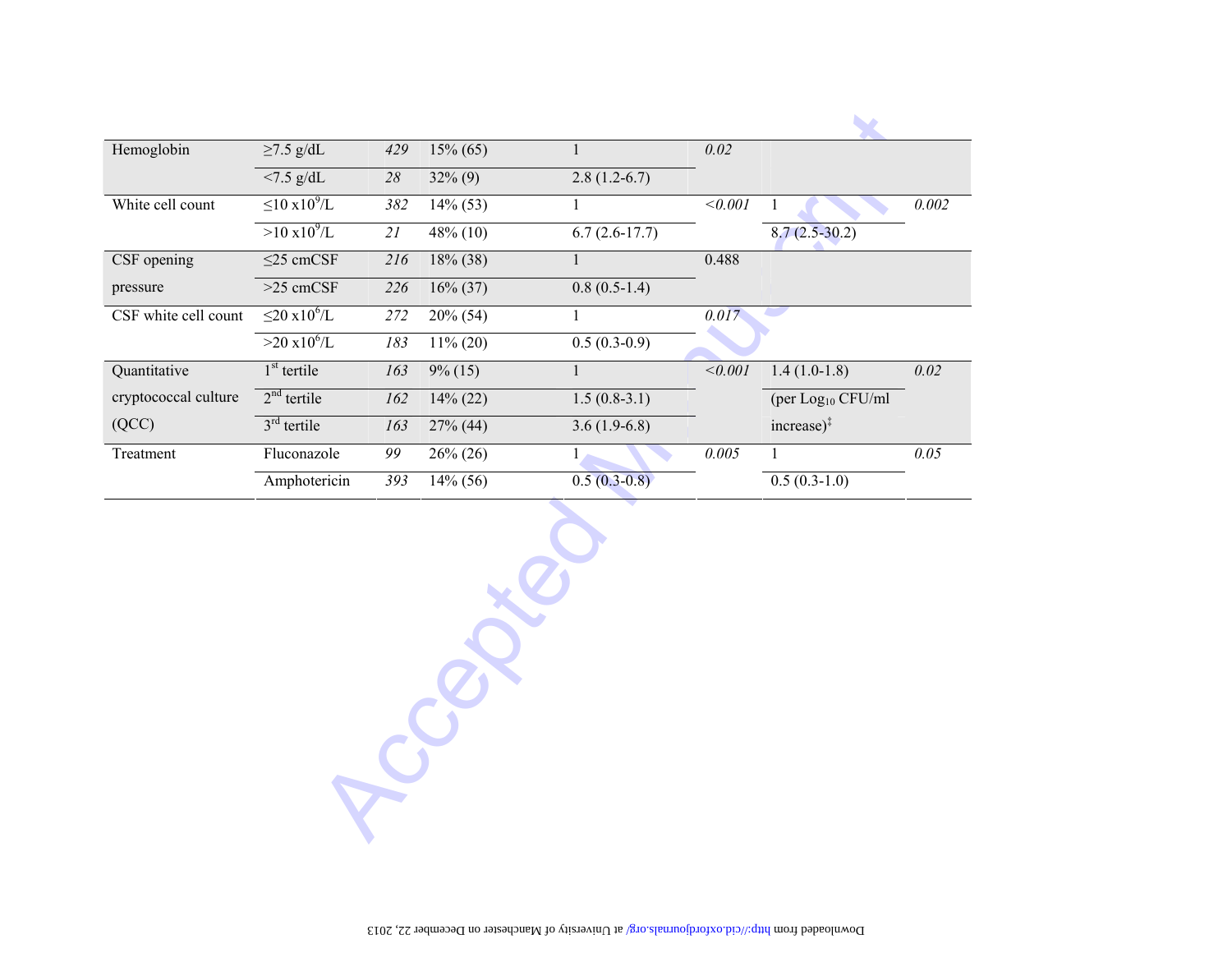| <b>Variable</b>  | Category              | $\boldsymbol{n}$ | 10 week mortality | OR (95% CI)<br><b>Univariable</b> | $\boldsymbol{p}$ | aOR (95% CI)<br>Multivariable*<br>(adjusted for treatment, CD4<br>count, age, mental status,<br>weight and fungal burden <sup>§</sup> .<br>Number included in final<br>$model = 413$ | $\boldsymbol{p}$ |
|------------------|-----------------------|------------------|-------------------|-----------------------------------|------------------|--------------------------------------------------------------------------------------------------------------------------------------------------------------------------------------|------------------|
| Age              | $<$ 50 years          | 454              | 33% (148)         | 1                                 | 0.014            | 1                                                                                                                                                                                    | 0.009            |
|                  | $\geq 50$ years       | 24               | 58% (14)          | $2.9(1.2-6.8)$                    |                  | $4.0(1.4-11.4)$                                                                                                                                                                      |                  |
| Sex              | Female                | 231              | 34% (79)          | $\mathbf{1}$                      | 0.815            |                                                                                                                                                                                      |                  |
|                  | Male                  | 250              | $34\%$ (84)       | $1.0(0.6-1.4)$                    |                  |                                                                                                                                                                                      |                  |
| Seizures         | N <sub>o</sub>        | 389              | 33% (127)         | $\mathbf{1}$                      | 0.912            |                                                                                                                                                                                      |                  |
|                  | Yes                   | 91               | 37% (34)          | $1.0(0.6-1.6)$                    |                  |                                                                                                                                                                                      |                  |
| Mental status    | Normal                | 366              | 25% (90)          | $\mathbf{1}$                      | < 0.001          | 1                                                                                                                                                                                    | < 0.001          |
|                  | Abnormal              | 117              | $62\% (73)$       | $5.2(3.3-8.3)$                    |                  | $2.8(1.6-4.7)$                                                                                                                                                                       |                  |
| Weight           | $50 \text{ kg}$       | 173              | 39% (68)          | $\mathbf{1}$                      | 0.003            | $\mathbf{1}$                                                                                                                                                                         | 0.004            |
|                  | $\geq 50$ kg          | 277              | $25\%$ (68)       | $0.5(0.3-0.8)$                    |                  | $0.6(0.4-1.0)$                                                                                                                                                                       |                  |
| Pulse            | $\leq$ 100 bpm        | 389              | $31\% (121)$      | 1                                 | 0.010            |                                                                                                                                                                                      |                  |
|                  | $>100$ bpm            | 86               | $45\% (39)$       | $1.9(1.2-3.1)$                    |                  |                                                                                                                                                                                      |                  |
| Respiratory rate | $\leq$ 20 bpm         | 363              | $30\% (110)$      | 1                                 | 0.006            |                                                                                                                                                                                      |                  |
|                  | $>20$ bpm             | 84               | 45% (38)          | $2.0(1.2-3.4)$                    |                  |                                                                                                                                                                                      |                  |
| CD4 cell count   | $<$ 25 cells/ $\mu$ L | 226              | $35\%$ (80)       | $\mathbf{1}$                      | 0.03             | $\mathbf{1}$                                                                                                                                                                         | 0.781            |
|                  | 25-49 cells/µL        | 102              | $30\%$ (30)       | $0.7(0.4-1.2)$                    |                  | $0.8(0.5-1.4)$                                                                                                                                                                       |                  |
|                  | 50-99 cells/ $\mu$ L  | 73               | $23\%$ (17)       | $0.6(0.3-1.0)$                    |                  | $0.8(0.4-1.5)$                                                                                                                                                                       |                  |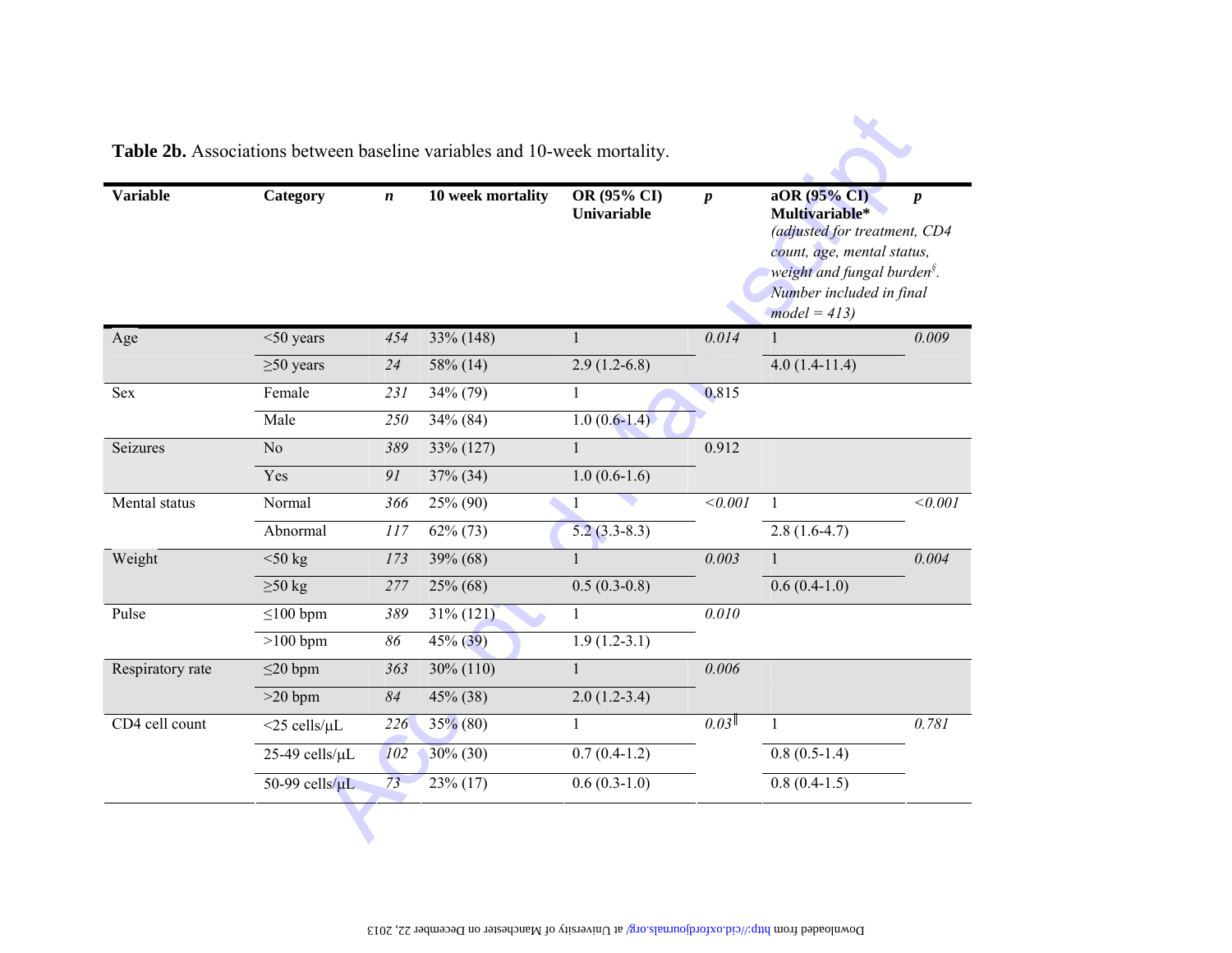|                                                                                                                                                                                                                                                                                                                                                                                                                                                                                                                                                                                                                    | $\geq$ 100 cells/ $\mu$ L     | 39  | $23\%$ (9)   | $0.5(0.2-1.2)$  |                | $0.7(0.3-1.9)$                                     |                   |
|--------------------------------------------------------------------------------------------------------------------------------------------------------------------------------------------------------------------------------------------------------------------------------------------------------------------------------------------------------------------------------------------------------------------------------------------------------------------------------------------------------------------------------------------------------------------------------------------------------------------|-------------------------------|-----|--------------|-----------------|----------------|----------------------------------------------------|-------------------|
| Hemoglobin                                                                                                                                                                                                                                                                                                                                                                                                                                                                                                                                                                                                         | $\geq$ 7.5 g/dL               | 423 | $31\% (133)$ | $\mathbf{1}$    | 0.008          | $\mathbf{1}$                                       | 0.02              |
|                                                                                                                                                                                                                                                                                                                                                                                                                                                                                                                                                                                                                    | $< 7.5$ g/dL                  | 27  | $56\%$ (15)  | $3.0(1.3-6.4)$  |                | $3.0(1.2-7.4)$                                     |                   |
| White cell count                                                                                                                                                                                                                                                                                                                                                                                                                                                                                                                                                                                                   | $\leq 10 \times 10^9$ /L      | 377 | $30\% (114)$ | $\mathbf{1}$    | 0.001          | $\mathbf{1}$                                       | $\overline{0.02}$ |
|                                                                                                                                                                                                                                                                                                                                                                                                                                                                                                                                                                                                                    | $>10 \times 10^9$ /L          | 21  | $63\%$ (13)  | $4.7(1.8-12.2)$ |                | $4.0(1.3-12.6)$                                    |                   |
| CSF opening                                                                                                                                                                                                                                                                                                                                                                                                                                                                                                                                                                                                        | $\leq$ 25 cmCSF               | 213 | 39% (83)     | $\mathbf{1}$    | 0.009          | $\mathbf{1}$                                       | 0.002             |
| pressure                                                                                                                                                                                                                                                                                                                                                                                                                                                                                                                                                                                                           | $>25$ cmCSF                   | 223 | $30\% (66)$  | $0.6(0.4-0.9)$  |                | $0.4(0.3-0.7)$                                     |                   |
| CSF white cell count                                                                                                                                                                                                                                                                                                                                                                                                                                                                                                                                                                                               | $\leq$ 20 x10 <sup>6</sup> /L | 268 | 35% (93)     | 1               | 0.461          |                                                    |                   |
|                                                                                                                                                                                                                                                                                                                                                                                                                                                                                                                                                                                                                    | $>20 \times 10^{6}/L$         | 179 | $31\% (55)$  | $0.9(0.6-1.3)$  |                |                                                    |                   |
| Quantitative                                                                                                                                                                                                                                                                                                                                                                                                                                                                                                                                                                                                       | $1st$ tertile                 | 161 | 24% (38)     | $\mathbf{1}$    | $\sqrt{0.001}$ | $1.3(1.1-1.7)$                                     | 0.007             |
| cryptococcal culture                                                                                                                                                                                                                                                                                                                                                                                                                                                                                                                                                                                               | $2nd$ tertile                 | 161 | $32\% (52)$  | $1.5(0.9-2.4)$  |                | (per Log <sub>10</sub> CFU/ml                      |                   |
| (QCC)                                                                                                                                                                                                                                                                                                                                                                                                                                                                                                                                                                                                              | $3rd$ tertile                 | 158 | 46% (72)     | $2.8(1.7-4.5)$  |                | $\text{increase}$ <sup><math>\ddagger</math></sup> |                   |
| Treatment                                                                                                                                                                                                                                                                                                                                                                                                                                                                                                                                                                                                          | Fluconazole                   | 99  | 53% (52)     | $\mathbf{1}$    | < 0.001        | 1                                                  | 0.02              |
|                                                                                                                                                                                                                                                                                                                                                                                                                                                                                                                                                                                                                    | Amphotericin                  | 385 | $29\% (111)$ | $0.4(0.2-0.6)$  |                | $0.5(0.3-0.9)$                                     |                   |
| Odds ratios and 95% confidence intervals for both univariable and multivariable associations are adjusted for cluste<br>a random effects term for "study" in a hierarchical mixed effects logistic regression model. There was very little ev<br>significant clustering by study in either the 2-week or 10-week model (LR test of rho=0, p=0.498 at both 2 and 10 v<br>Numbers of patients included in each analysis are indicated in the table. A complete records analysis was performed<br>multiple imputation as there were relatively few missing data points in the key exposure and outcome variables, and |                               |     |              |                 |                |                                                    |                   |
| in important exposure variables such as CD4 cell count were thought to be missing not at random, meaning imputat                                                                                                                                                                                                                                                                                                                                                                                                                                                                                                   |                               |     |              |                 |                |                                                    |                   |

Odds ratios and 95% confidence intervals for both univariable and multivariable associations are adjusted for clustering by study using a random effects term for "study" in a hierarchical mixed effects logistic regression model. There was very little evidence for significant clustering by study in either the 2-week or 10-week model (LR test of rho=0, p=0.498 at both 2 and 10 weeks). Numbers of patients included in each analysis are indicated in the table. A complete records analysis was performed rather than multiple imputation as there were relatively few missing data points in the key exposure and outcome variables, and missing variables in important exposure variables such as CD4 cell count were thought to be missing not at random, meaning imputation would not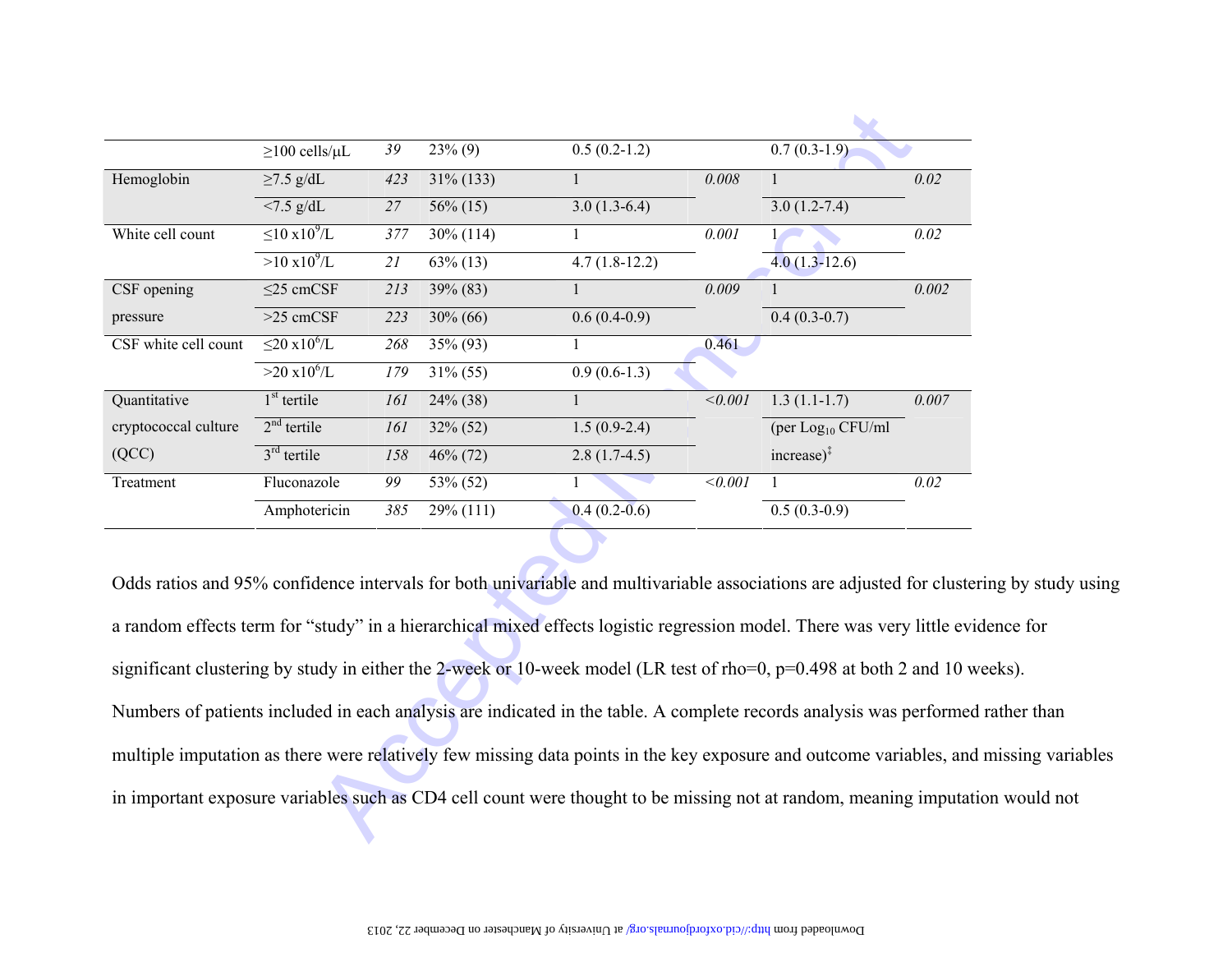\* Only variables included in the multivariable model are shown.

† Peripheral white cell count was significantly associated with 2-week mortality after adjustment, but was not included in the final model as observations were missing for 90 patients. Its inclusion in a model considering only the patients with complete data (n=370) did not alter the magnitude or significance of the associations seen in the full model.

‡ QCC is shown in the univariable analysis as categorical variables for ease of interpretation, but was included in the multivariable model as continuous variables to give a better fit.

provide less biased results. It was suspected that lewer values were associated with more advanced disease; and that blood tests were<br>deferred in the sickest patients until they could consent to CD4 testing meaning patient § Peripheral white cell count, anemia and raised CSF opening pressure were significantly associated with 10-week mortality after adjustment but not included in the final model to prevent missing observations markedly limiting the size of the model. Inclusion in a model considering only the patients with complete data (n=391 for hemoglobin, n=343 for peripheral white count, and n=374 for raised CSF opening pressure) did not alter the magnitude or significance of the associations seen in the full model. ║ Test for trend.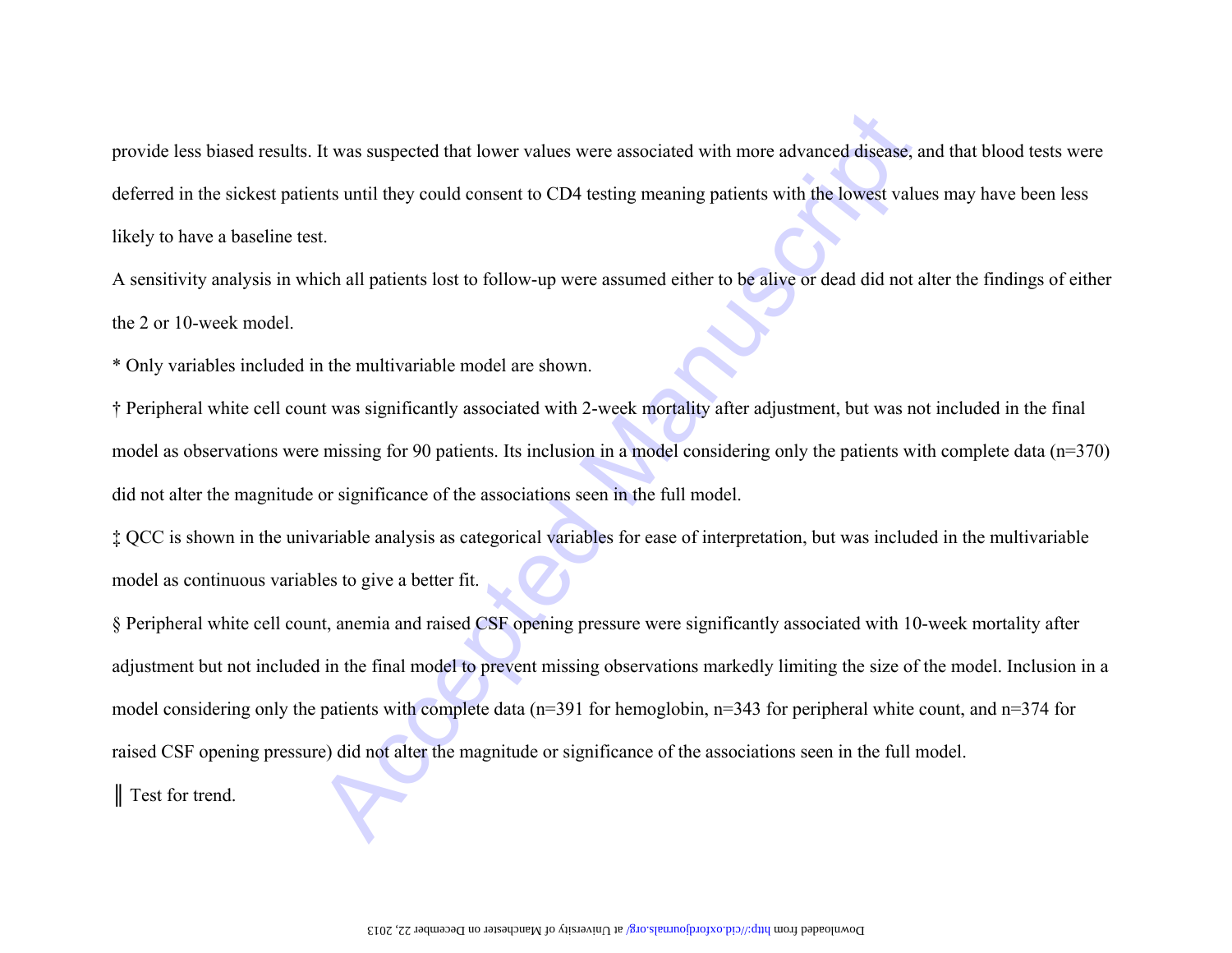**Table 3.** Correlations between baseline CSF fungal burden, derived from quantitative cryptococcal cultures (QCC, log10 colony forming units/ml CSF).

| <b>Correlation with QCC*</b>                                                                                                                                                                    | $\boldsymbol{n}$ | <b>Correlation</b> | 95% CI         | $\boldsymbol{p}$ |
|-------------------------------------------------------------------------------------------------------------------------------------------------------------------------------------------------|------------------|--------------------|----------------|------------------|
|                                                                                                                                                                                                 |                  | coefficient $(r)$  |                |                  |
| CD4 cell count (cells/µL)                                                                                                                                                                       | 452              | $-0.24$            | $-0.33 - 0.15$ | < 0.001          |
| CSF opening pressure (cm                                                                                                                                                                        | 446              | 0.05               | $-0.05 - 0.14$ | 0.330            |
| CSF)                                                                                                                                                                                            |                  |                    |                |                  |
| CSF white cell count                                                                                                                                                                            | 458              | $-0.30$            | $-0.39 - 0.21$ | $\le 0.001$      |
| $(x10^6/L)$                                                                                                                                                                                     |                  |                    |                |                  |
| $CSF$ protein $(g/dL)$                                                                                                                                                                          | 389              | $-0.29$            | $-0.38 - 0.19$ | < 0.001          |
| CSF TNF $\alpha$ (log <sub>10</sub> picog/ml)                                                                                                                                                   | 242              | $-0.20$            | $-0.32 - 0.07$ | 0.002            |
| CSF IL-6 $(log_{10}picog/ml)$                                                                                                                                                                   | 241              | $-0.15$            | $-0.27 - 0.02$ | 0.024            |
| CSF IFN $\gamma$ (log <sub>10</sub> picog/ml)                                                                                                                                                   | 243              | $-0.40$            | $-0.50 - 0.29$ | < 0.001          |
|                                                                                                                                                                                                 |                  |                    |                |                  |
|                                                                                                                                                                                                 |                  |                    |                |                  |
|                                                                                                                                                                                                 |                  |                    |                |                  |
| opening pressure, CSF white cell count and CSF protein; and Pearson's correlation<br>coefficient for TNFa, IL-6 and IFNy which were approximately normally distributed<br>when log-transformed. |                  |                    |                |                  |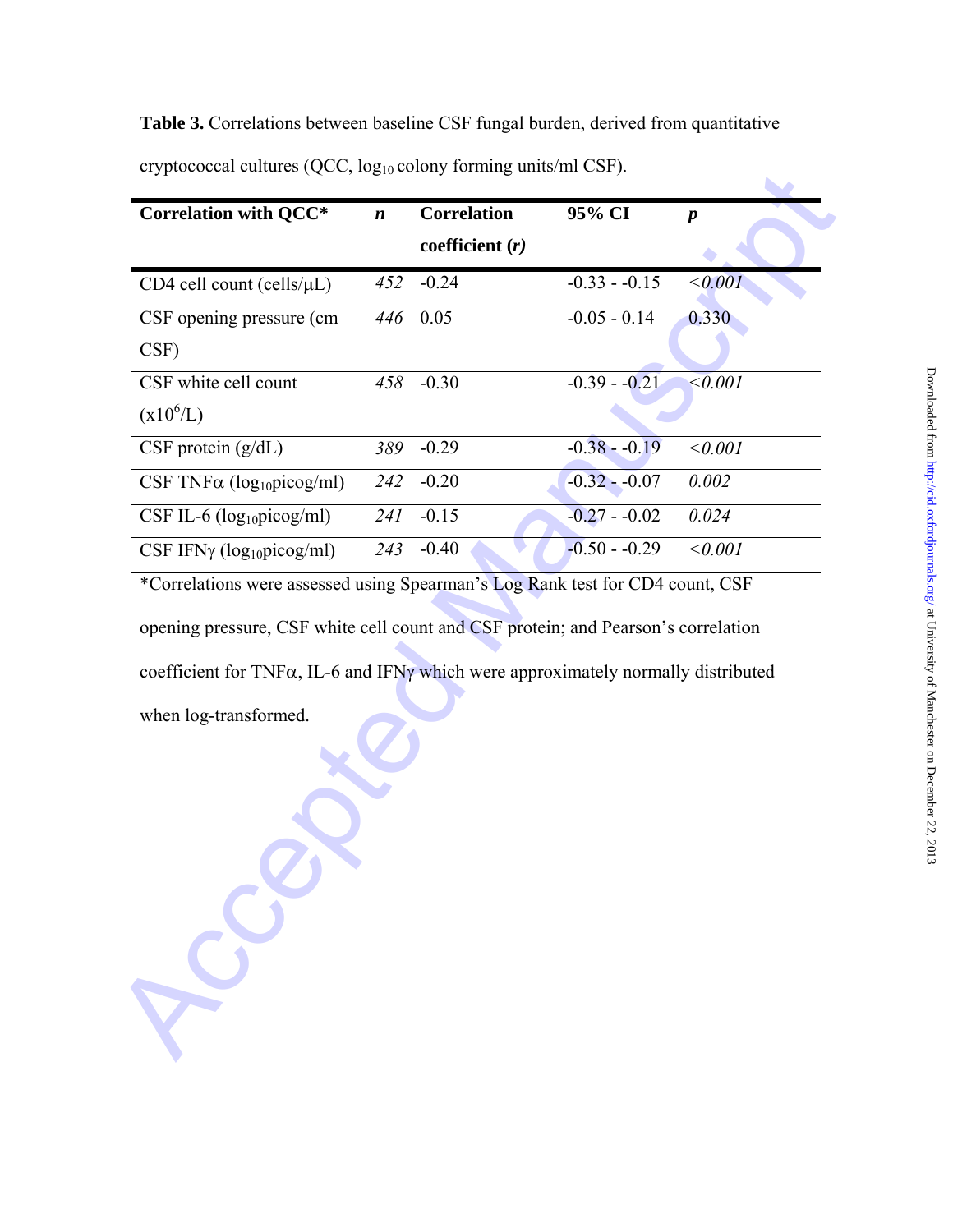# **References**

- 1. Jarvis JN, Meintjes G, Williams A, Brown Y, Crede T, Harrison TS. Adult meningitis in a setting of high HIV and TB prevalence: findings from 4961 suspected cases. BMC Infect Dis **2010**; 10(1): 67.
- 2. Scarborough M, Gordon SB, Whitty CJ, et al. Corticosteroids for bacterial meningitis in adults in sub-Saharan Africa. The New England journal of medicine **2007**; 357(24): 2441-50.
- 3. Hakim JG, Gangaidzo IT, Heyderman RS, et al. Impact of HIV infection on meningitis in Harare, Zimbabwe: a prospective study of 406 predominantly adult patients. AIDS (London, England) **2000**; 14(10): 1401-7.
- Accept of the Heather of Chyfonderia Bandwin (Accept 1, marison 1.2, Nual<br>
meningitis in a setting of high HIV and TB prevalence: findings from 4961<br>
suspected cases. BMC Infect Dis 2010: 10(1): 67.<br>
2. Scarborough M, Gor 4. Bekondi C, Bernede C, Passone N, et al. Primary and opportunistic pathogens associated with meningitis in adults in Bangui, Central African Republic, in relation to human immunodeficiency virus serostatus. Int J Infect Dis **2006**; 10(5): 387-95.
	- 5. Bicanic T, Wood R, Meintjes G, et al. High-dose amphotericin B with flucytosine for the treatment of cryptococcal meningitis in HIV-infected patients: a randomized trial. Clin Infect Dis **2008**; 47(1): 123-30.
	- 6. Jarvis JN, Meintjes G, Harrison TS. Outcomes of cryptococcal meningitis in antiretroviral naive and experienced patients in South Africa. The Journal of infection **2010**; 60(6): 496-8.
	- 7. Kambugu A, Meya DB, Rhein J, et al. Outcomes of cryptococcal meningitis in Uganda before and after the availability of highly active antiretroviral therapy. Clin Infect Dis **2008**; 46(11): 1694-701.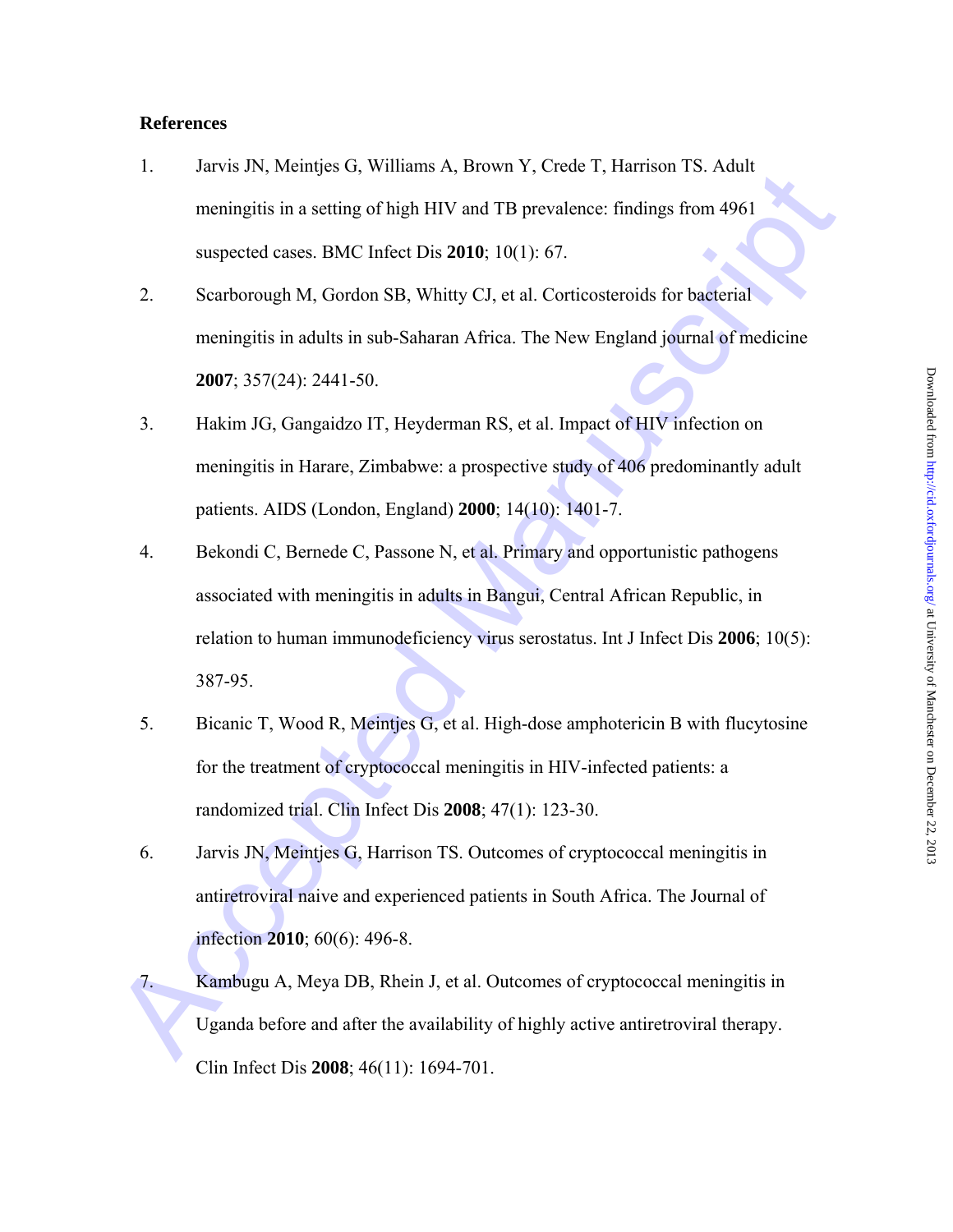- 8. Park BJ, Wannemuehler KA, Marston BJ, Govender N, Pappas PG, Chiller TM. Estimation of the current global burden of cryptococcal meningitis among persons living with HIV/AIDS. AIDS (London, England) **2009**; 23(4): 525-30.
- 9. Brouwer AE, Rajanuwong A, Chierakul W, et al. Combination antifungal therapies for HIV-associated cryptococcal meningitis: a randomised trial. Lancet **2004**; 363(9423): 1764-7.
- 10. Bicanic T, Meintjes G, Wood R, et al. Fungal burden, early fungicidal activity, and outcome in cryptococcal meningitis in antiretroviral-naive or antiretroviralexperienced patients treated with amphotericin B or fluconazole. Clin Infect Dis **2007**; 45(1): 76-80.
- 11. Longley N, Muzoora C, Taseera K, et al. Dose response effect of high-dose fluconazole for HIV-associated cryptococcal meningitis in southwestern Uganda. Clin Infect Dis **2008**; 47(12): 1556-61.
- Examinator of the current groota bacteti of vypicococcal mentions of the straight of the HV-AS (Tomdon, Finglind) 2009-23(4): 525-30.<br>
9. Browwer AF. Rajamuwong A, Chieralkul W, et al. Combination antifingal<br>
thereignes f 12. Nussbaum JC, Jackson A, Namarika D, et al. Combination flucytosine and highdose fluconazole compared with fluconazole monotherapy for the treatment of cryptococcal meningitis: a randomized trial in Malawi. Clin Infect Dis **2009**; 50(3): 338-44.
	- 13. Loyse A, Wilson D, Meintjes G, et al. Comparison of the Early Fungicidal Activity of High-Dose Fluconazole, Voriconazole, and Flucytosine as Second-Line Drugs Given in Combination With Amphotericin B for the Treatment of HIV-Associated Cryptococcal Meningitis. Clin Infect Dis **2011**; 54(1): 121-8.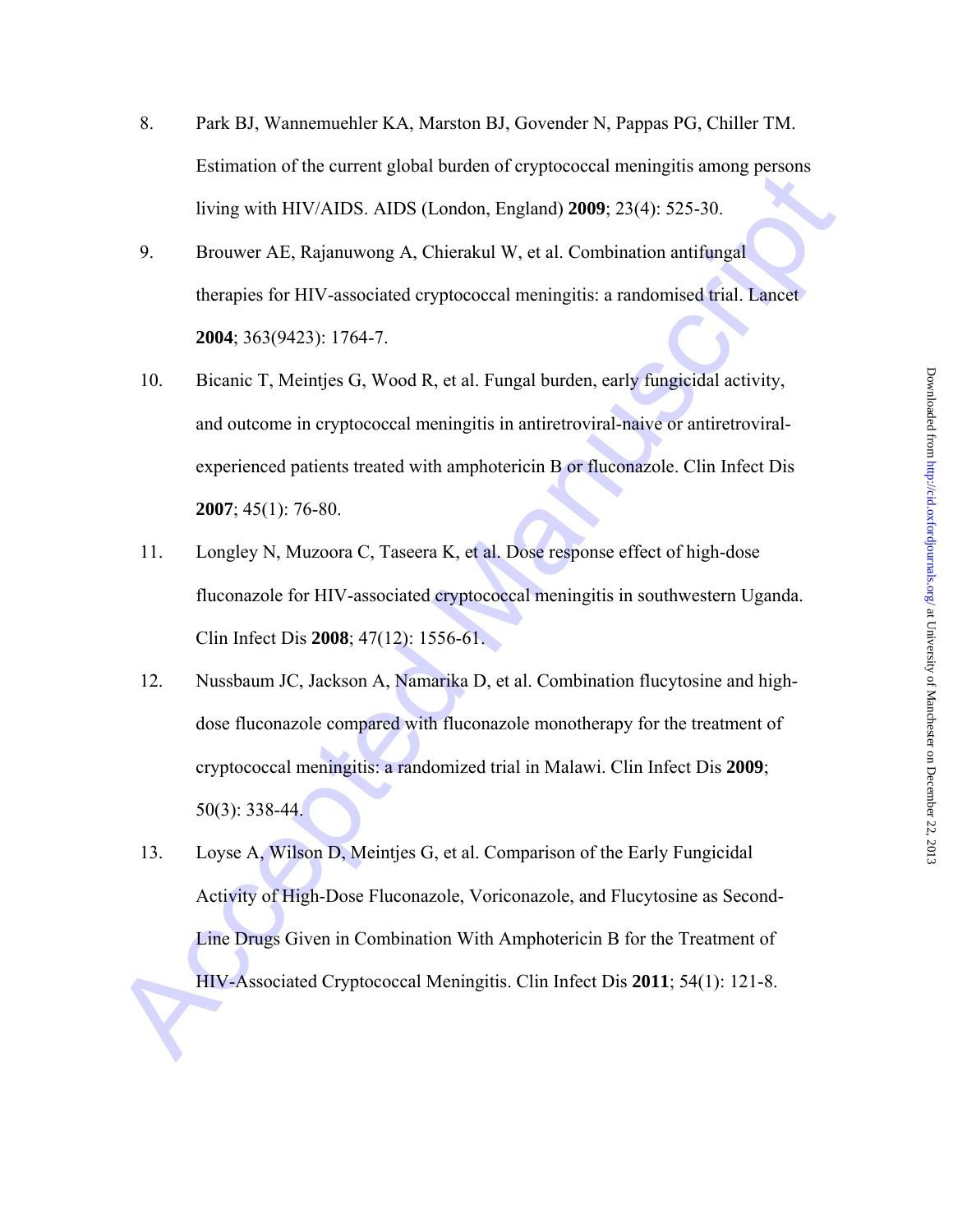- 14. Muzoora CK, Kabanda T, Ortu G, et al. Short course amphotericin B with high dose fluconazole for HIV-associated cryptococcal meningitis. The Journal of infection **2011**; 64(1): 76-81.
- 15. Jarvis JN, Meintjes G, Rebe K, et al. Adjunctive interferon-gamma immunotherapy for the treatment of HIV-associated cryptococcal meningitis: a randomized controlled trial. AIDS (London, England) **2012**; 26(9): 1105-13.
- uses internative for *HY* \*4ssociated exploration infinitential infection 2011; 64(1): 76-81.<br>
15. Jarvis JN, Meintjes G, Rebe K, et al. Adjunctive interferon-gamma<br>
immunotherapy for the treatment of HIV-associated crypto 16. Jackson A, Nussbaum J, Phulusa J, et al. A Phase II Randomised Controlled Trial Adding Oral Flucytosine to High Dose Fluconazole, with Short-course Amphotericin B, for Cryptococcal Meningitis in Malawi. AIDS (London, England) **2012**.
	- 17. Bicanic T, Muzoora C, Brouwer AE, et al. Independent association between rate of clearance of infection and clinical outcome of HIV-associated cryptococcal meningitis: analysis of a combined cohort of 262 patients. Clin Infect Dis **2009**; 49(5): 702-9.
	- 18. Perfect JR, Dismukes WE, Dromer F, et al. Clinical practice guidelines for the management of cryptococcal disease: 2010 update by the infectious diseases society of america. Clin Infect Dis **2010**; 50(3): 291-322.
	- 19. Siddiqui AA, Brouwer AE, Wuthiekanun V, et al. IFN-gamma at the site of infection determines rate of clearance of infection in cryptococcal meningitis. J Immunol **2005**; 174(3): 1746-50.
	- 20. Bicanic T, Meintjes G, Rebe K, et al. Immune Reconstitution Inflammatory Syndrome in HIV-Associated Cryptococcal Meningitis: A Prospective Study. Journal of acquired immune deficiency syndromes (1999) **2009**.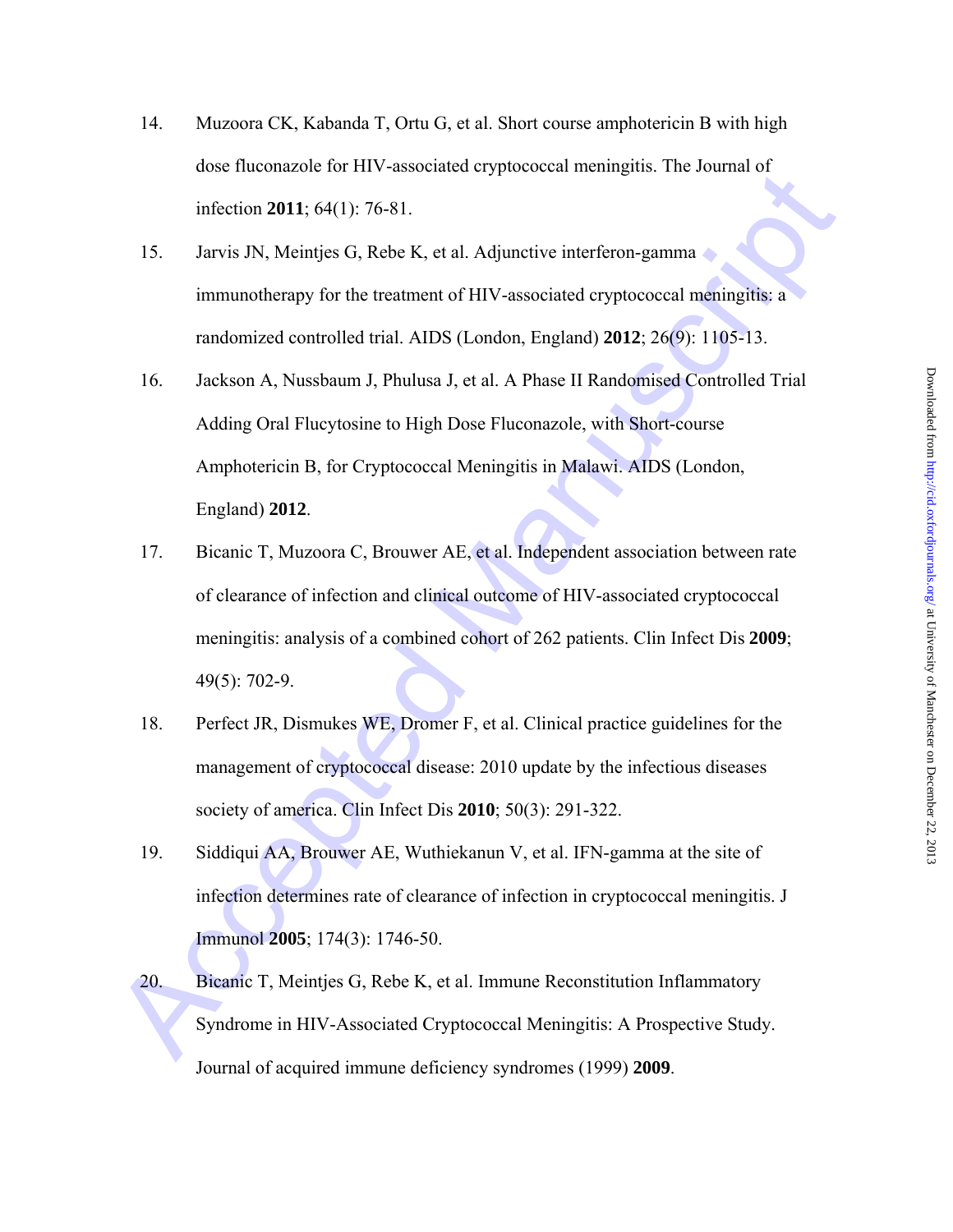- 21. May M, Boulle A, Phiri S, et al. Prognosis of patients with HIV-1 infection starting antiretroviral therapy in sub-Saharan Africa: a collaborative analysis of scale-up programmes. Lancet **2010**; 376(9739): 449-57.
- Accele up programmes I ancele **2010**, 376(9739): 449-57.<br>
22. Jarvis JN, Casarza JP, Stone HH, et al. The phenotype of the Cryptoeoecias-<br>
specific CD4+ memory T-cell response is associated with disease severity and<br>
outco 22. Jarvis JN, Casazza JP, Stone HH, et al. The phenotype of the Cryptococcusspecific CD4+ memory T-cell response is associated with disease severity and outcome in HIV-associated cryptococcal meningitis. The Journal of infectious diseases **2013**; 207(12): 1817-28.
	- 23. Wijewardana I, Jarvis JN, Meintjes G, Harrison TS, Bicanic T. Large volume lumbar punctures in cryptococcal meningitis clear cryptococcal antigen as well as lowering pressure. The Journal of infection **2011**; 63(6): 484-6.
	- 24. Jarvis JN, Percival A, Bauman S, et al. Evaluation of a novel point-of-care cryptococcal antigen test on serum, plasma, and urine from patients with HIVassociated cryptococcal meningitis. Clin Infect Dis **2011**; 53(10): 1019-23.
	- 25. Lindsley MD, Mekha N, Baggett HC, et al. Evaluation of a newly developed lateral flow immunoassay for the diagnosis of cryptococcosis. Clin Infect Dis **2011**; 53(4): 321-5.
	- 26. Jarvis JN, Lawn SD, Vogt M, Bangani N, Wood R, Harrison TS. Screening for Cryptococcal Antigenemia in Patients Accessing an Antiretroviral Treatment Program in South Africa. Clin Infect Dis **2009**; 48(7): 856-62.
	- 27. Meya DB, Manabe YC, Castelnuovo B, et al. Cost-effectiveness of serum cryptococcal antigen screening to prevent deaths among HIV-infected persons with a CD4+ cell count  $\leq$  or = 100 cells/microL who start HIV therapy in resource-limited settings. Clin Infect Dis **2010**; 51(4): 448-55.